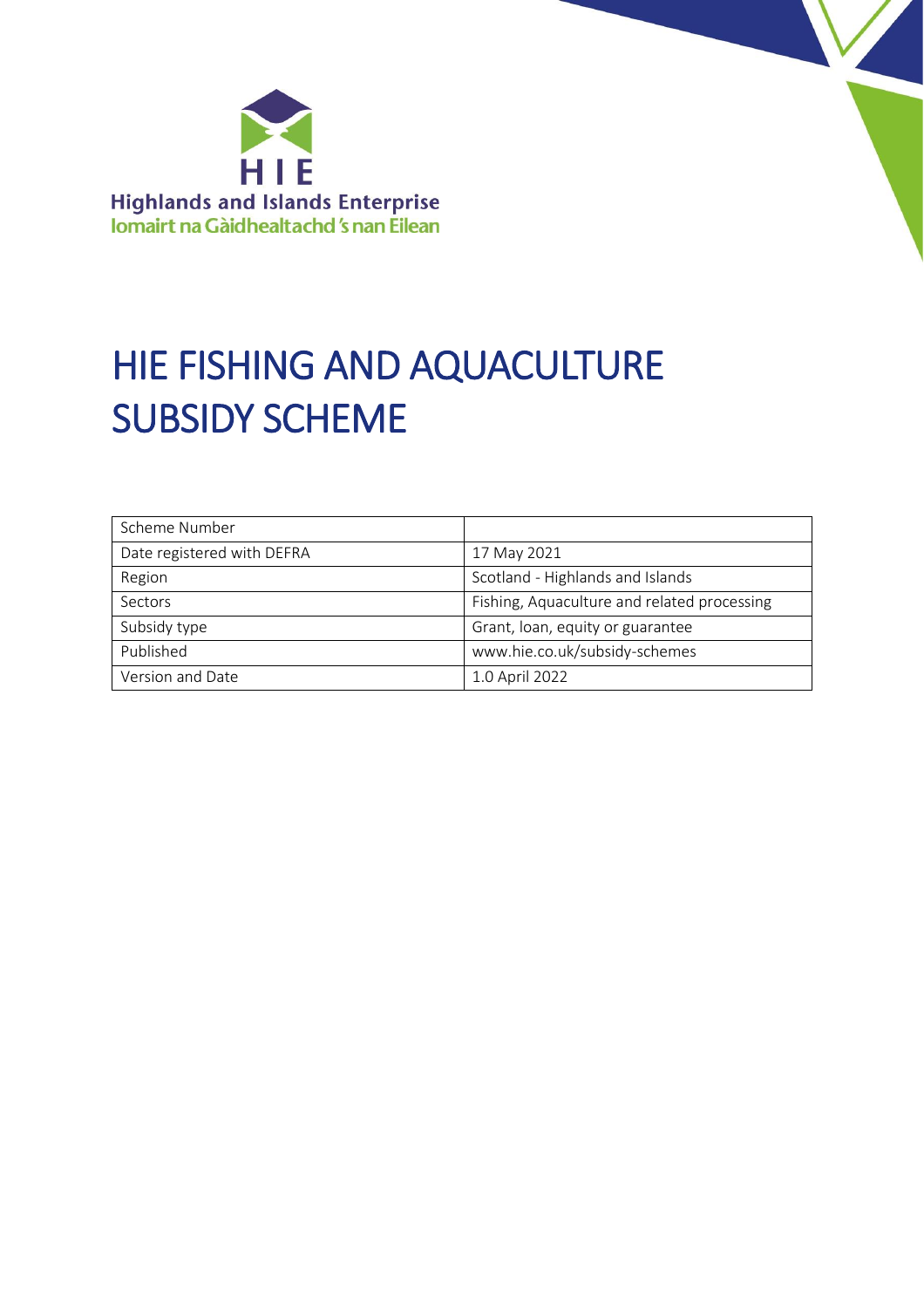# Contents

| 1. |
|----|
|    |
|    |
|    |
|    |
|    |
|    |
|    |
|    |
|    |
|    |
|    |
|    |
|    |
|    |
|    |
|    |
|    |
|    |
|    |
|    |
|    |
|    |
|    |
|    |
|    |
|    |
|    |
|    |
|    |
|    |
|    |
|    |
|    |
|    |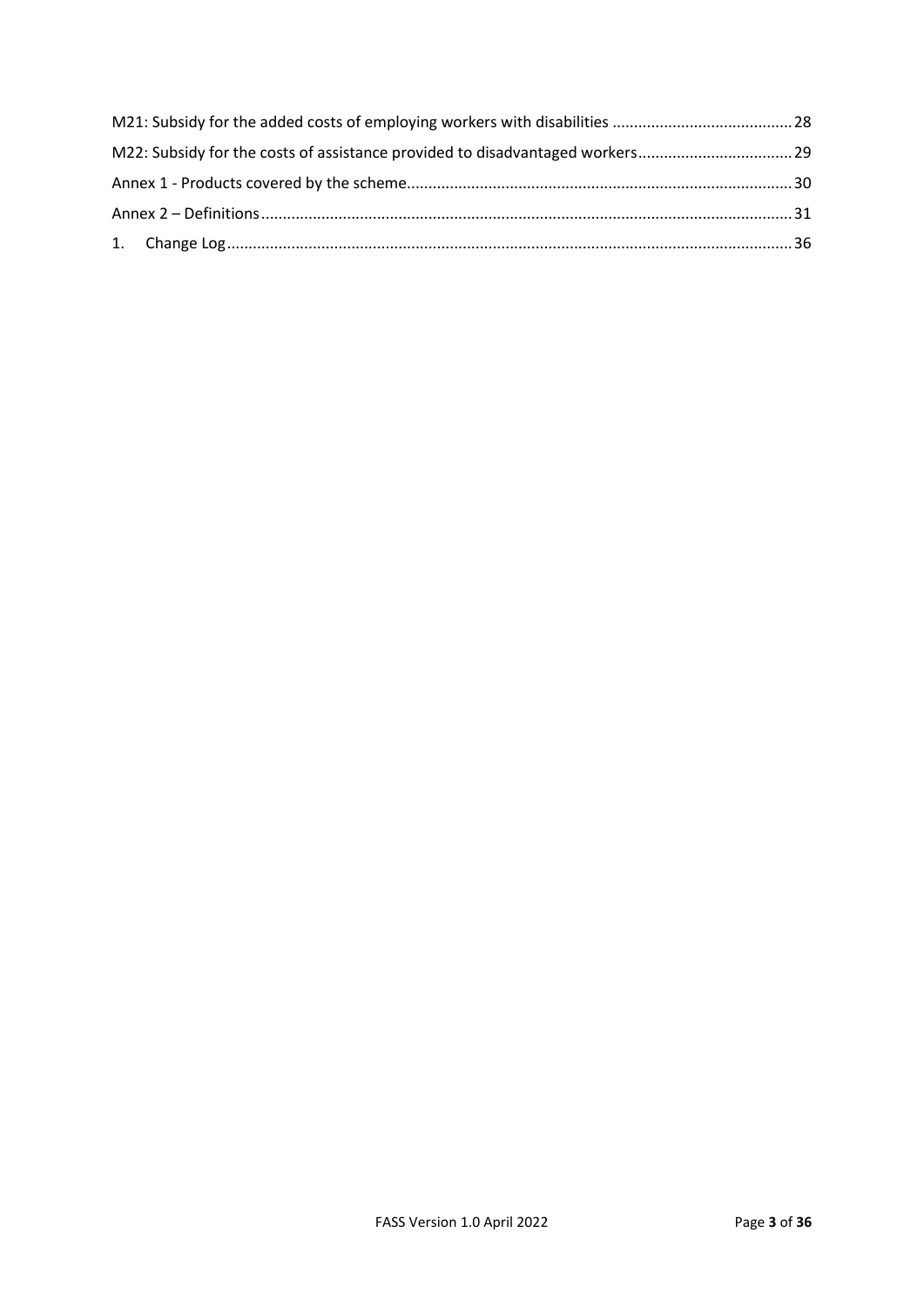# <span id="page-3-0"></span>1. Introduction

# <span id="page-3-1"></span>1.1 Purpose of this scheme

Highlands and Islands Enterprise (HIE) was established to promote the economic and social development of the HIE area, to enhance employment and business skills, improve industrial efficiency, international competitiveness and the environment to achieve these. This scheme is aimed at supporting specific sectors of the blue economy, namely aquaculture, fish processing and smallscale inshore fisheries activity. As with our other subsidy schemes, HIE will grant subsidy in pursuit of our strategic priorities of producing: Successful, productive and resilient businesses; Conditions for growth; and Strong, capable and resourceful communities.

# <span id="page-3-2"></span>1.2 Duration

The scheme takes effect from 1 January 2021 with an anticipated end date of 31 December 2022.

# <span id="page-3-3"></span>1.3 Legal Basis for the scheme

This scheme is designed to comply with the UK Government guidance on complying with the UK's international obligations on subsidy control as issued from time to time. In all cases a proposed subsidy will have been assessed to meet the definition of a "subsidy" and awards shall be compatible with the World Trade Organisation (WTO) Agreement on Subsidies and Countervailing Measures (ASCM) which the UK has signed up to as part of its membership of the World Trade Organisation. Sectors involved with fishery and aquaculture products are excluded from the EU-UK Trade and Cooperation Agreement, which covers the majority of HIE subsidies, which explains why HIE needs a separate scheme covering fishery and aquaculture products. The criteria and limitations of the scheme are designed to limit the effects of permitted subsidies to fall within a safe harbour (of effects) such that it is possible to award subsidies with a reduced risk of challenge under the WTO rules.

The scheme may be modified or replaced prior to December 2022 once further UK legislation on subsidy control within the UK comes into effect.

HIE implements this scheme under our powers conferred in Section 8 of the Enterprise and New Towns (Scotland) Act 1990 as amended 1 April 2001 by Scottish Statutory Instrument 2001 No 126.

# <span id="page-3-4"></span>1.4 Types of subsidy

HIE has powers to offer grant, loan, equity, and guarantees. Applicants must state the amount and type of assistance requested at application stage, however, the final decision on the amount and form of any subsidy award will remain at HIE's discretion, informed by our strategic priorities and choices (more at 1.8) and the outcome of due diligence.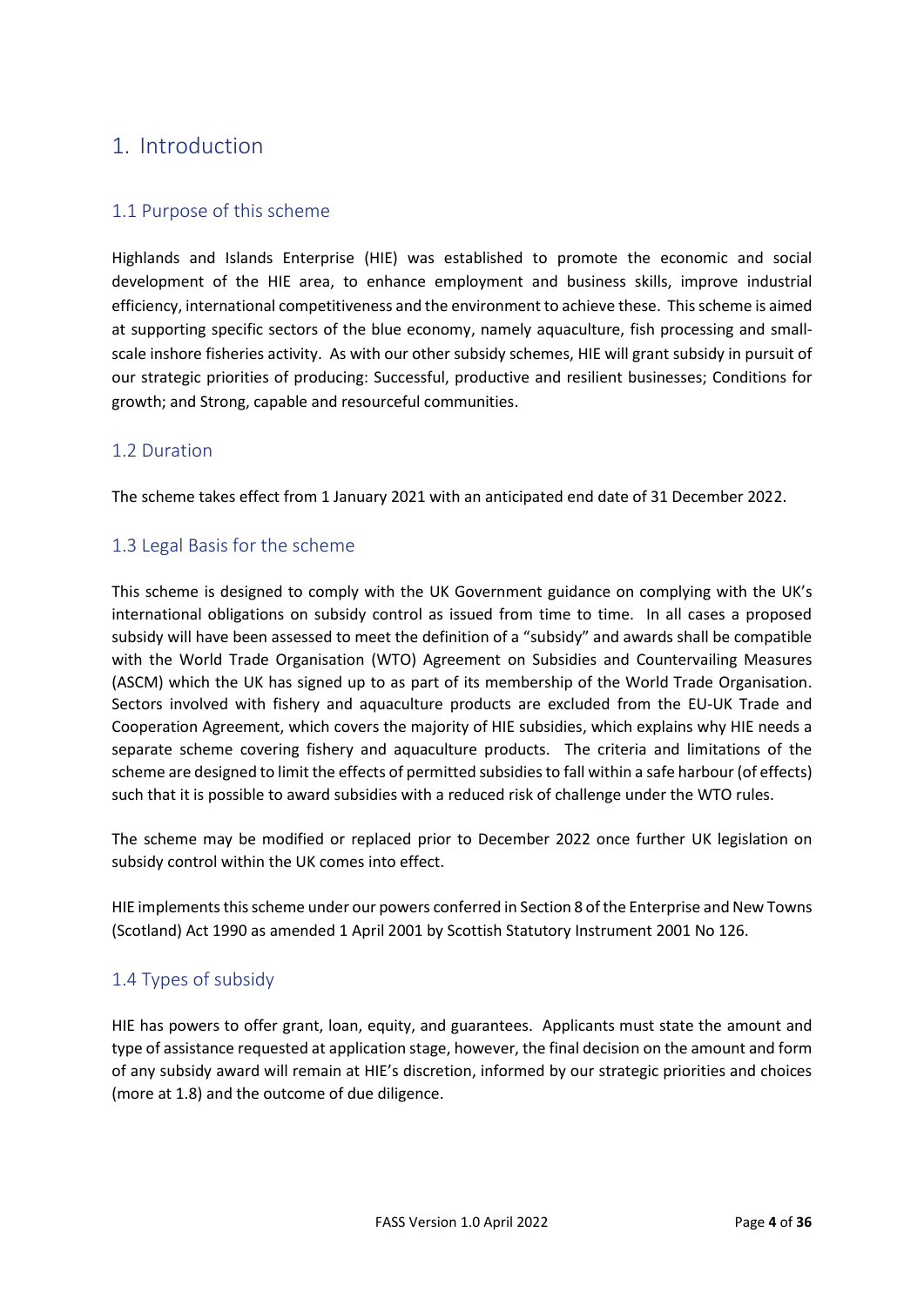# <span id="page-4-0"></span>1.5 Geographic scope

The scheme applies to awards made by HIE to beneficiaries based, with an operating presence or a provides significant employment in the HIE area and whose activity has, or could have, an effect on trade or investment with competitors in:

- third countries covered by Free Trade Agreements (FTAs)
- any member of the World Trade Organisation (WTO) that is covered by the Agreement on Subsidies and Countervailing Measures (including the EU)
- **Northern Ireland**. If HIE subsidies were to genuinely affect trade in goods (not services) between Northern Ireland and the EU then the Northern Ireland Protocol to the EU Withdrawal Agreement applies. The Protocol aims to avoid having border checks on goods crossing the Northern Ireland – Eire border by applying EU State aid rules (and other trade rules) on both sides. This includes the Undertaking in Difficulty assessment (see definition 10). HIE is under an obligation to consult Northern Ireland's Department of Agriculture, Environment and Rural Affairs(DAERA) for their advice about any proposed subsidy that could be affected by the protocol.

# <span id="page-4-1"></span>1.6 Eligible beneficiaries and sectors

Subsidy under this scheme is open to all types of commercial entity (regardless of their legal or profitdistributing status) engaged in catching, processing and/or marketing of fish and fish products, whether sourced through harvesting of natural products or aquaculture farms. This will include fish, shellfish, molluscs but not seaweed, which comes under WTO Agreement on Agriculture and therefore the HIE Agriculture, Food and Drink Scheme.

# <span id="page-4-2"></span>1.7 Sectors and support NOT covered by this scheme

- General industrial sectors. These are covered by the HIE Economic Development Subsidy Scheme and the UK-EU Trade and Cooperation Agreement (the "TCA").
- Agricultural product production, processing and marketing, horticulture and forestry, seaweed harvesting or growing, which are covered by the HIE Agriculture, Food and Drink Subsidy Scheme under WTO Agreement on Agriculture (AoA) rules.
- Prohibited subsidies i.e.
	- $\circ$  Export performance subsidy must not be used to fund the direct operating costs of exports i.e. staff, materials or other revenue costs tied to the export performance of goods or services.
	- o Domestic content HIE will not place an obligation on beneficiaries to favour UK suppliers and goods as a condition of the funding.
	- o Unlimited state guarantees where the amount or duration is not limited
- Subsidy likely to cause adverse effects or serious prejudice to the interests of WTO Member countries (referenced at ASCM Articles 5 and 6.3 (a) though (d)) – might any of the following apply as the effect of cumulative UK subsidy to the enterprise, sector or region:
	- $\circ$  displacement or impedance of the imports of a like product of another Member into the market of the UK;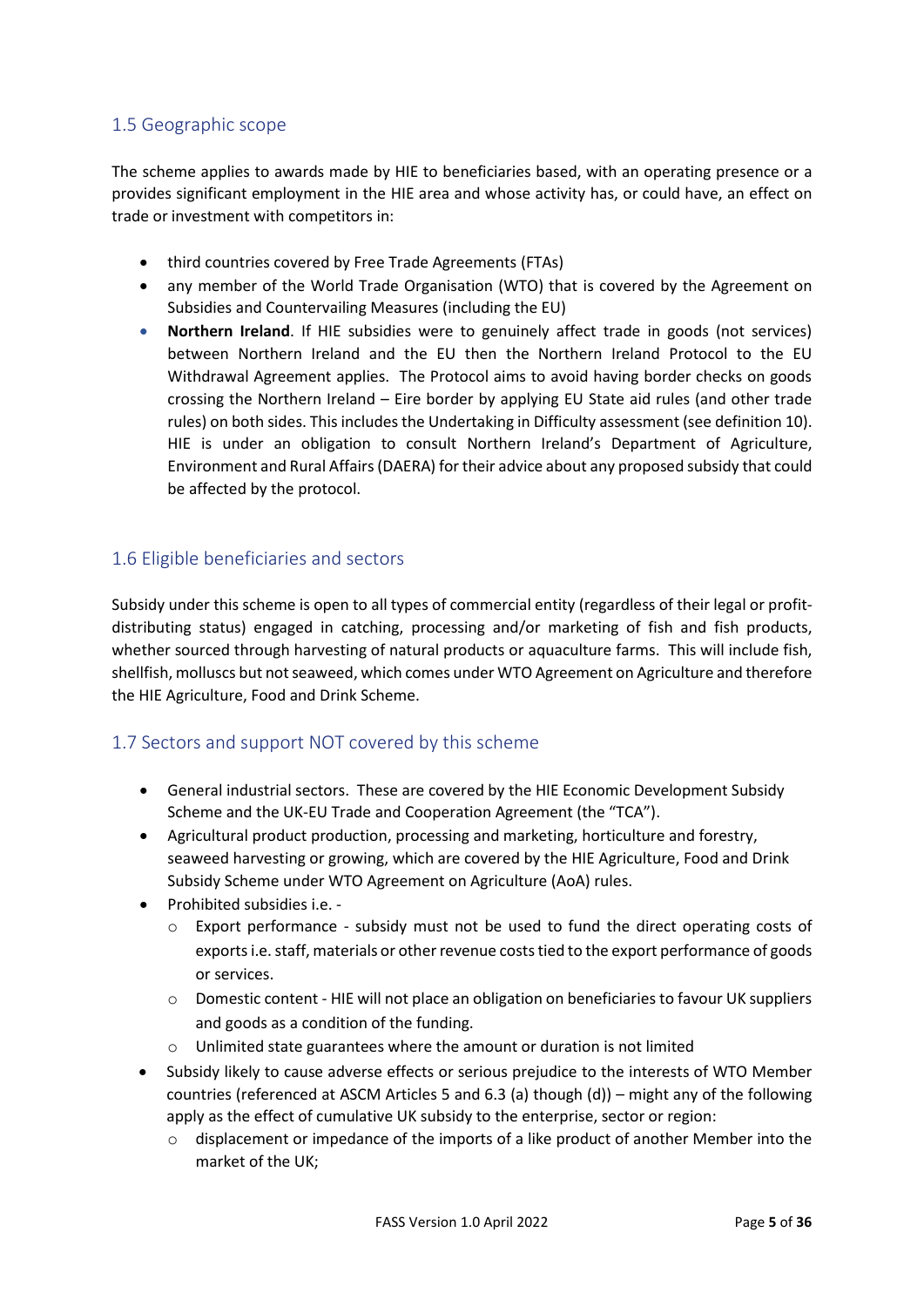- $\circ$  displacement or impedance of the exports of a like product of another Member from a third country market;
- o significant price undercutting, price suppression, price depression or lost sales experienced by a like product of another Member in the same market; or
- $\circ$  an increase in the world market share of the UK in a particular subsidised primary product or commodity.
- Certain subsidy limitations and conditions apply to rescue and restructuring of ailing or insolvent applicants and at least for the initial period of this scheme they will be dealt separately as ad hoc cases outside of this scheme.

# <span id="page-5-0"></span>1.8 Scheme Objectives

Successful applicants should be able to demonstrate the following **HIE Criteria.** These should be assessed through an appropriate level of due diligence according to the value of the ask and risk profile of the project.

- The outcomes will contribute to HIE's strategic objectives and Operating Plan priorities.
- The project will deliver commercial benefits to the applicant enterprise and to the HIE area
- The project would not be able to proceed at all, or not at the same scale, quality or speed without public assistance (additionality)
- The applicant has the capacity to implement the project effectively to enhance its future competitiveness
- The applicant is financially viable at the time of application and is unlikely to become insolvent or be at risk of going out of business in the short to medium term.

# <span id="page-5-1"></span>1.9 Intensity levels and cumulation (aggregation of different subsidy awards)

- The maximum subsidy intensity (percentage intervention level) applies to the combined subsidy value of all forms of public support towards the same eligible project costs. This might include other UK public funders or EU funding and where a mix of grant and subsidised loan is being considered.
- The subsidy value of loans is awarded based on the gross grant equivalent i.e. not the nominal value of the loan but a calculation of the level of subsidy it contains compared to a commercial loan.
- Subsidy under this scheme may be offered alongside other categories of subsidy under this Scheme, up to the maximum for each measure, provided they concern different eligible costs.

# <span id="page-5-2"></span>1.10 Publication of subsidy awards for transparency

.

HIE aims to publicise all financial awards, regardless of the value, on its website.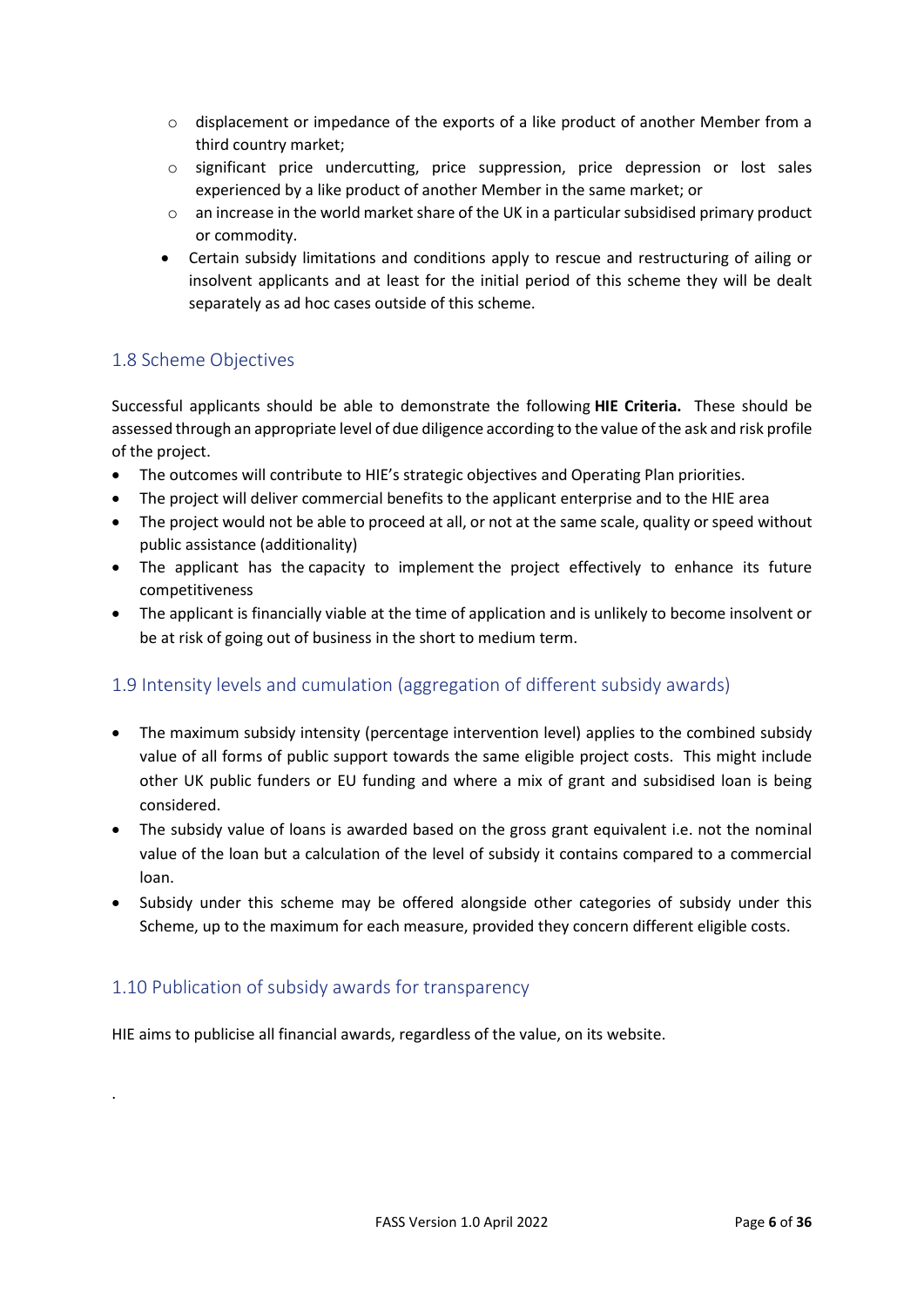# <span id="page-6-0"></span>Support measures

Subsidies provided by HIE are described as Measures which have specific eligibility criteria and controls on subsidy levels. They are listed in detail below.

# <span id="page-6-1"></span>M1: Minimal Subsidy

Small amounts of subsidy capped over three consecutive years. This is a de minimis type of subsidy where the level of subsidy has been designed to have limited effects on trade and are highly unlikely to have damaging effects on trade. Because the amounts are small it is possible to have relaxed rules as follows:

No restrictions on eligibility

No restriction on types of subsidy

Eligible Activities - No restrictions so long as they are not listed in "Prohibited Subsidies" above.

#### **Subsidy Limits.**

The cumulative subsidy limits to one enterprise (at group level) shall be capped during a three-year period that includes a particular award. If a beneficiary has been in receipt of EU De Minimis within the 3-year period then that De Minimis must also be counted towards the cumulative ceiling for this measure.

| <b>Fishing &amp; Aquaculture Minimal subsidy</b> |         |
|--------------------------------------------------|---------|
| Ceiling over 3 consecutive years                 | £60,000 |

# <span id="page-6-2"></span>M2: Advisory services for the fishing and aquaculture sectors

# **Eligible activities**

Activities which improve the overall performance and competitiveness of operators and promote sustainable fisheries:

- (a) feasibility studies and advisory services that assess the viability of projects
- (b) the provision of professional advice on environmental sustainability, with a focus on limiting and, where possible, eliminating the negative impact of fishing activities on marine, terrestrial and freshwater ecosystems;
- (c) the purchase of farm advisory services of a technical, scientific, legal, environmental or economic nature by scientific or technical bodies, as well as by entities providing legal or economic advice with the required competences. Such services should cover
	- a. the management needs to enable aquaculture farms to comply with national environmental legislation, as well as with maritime spatial planning requirements;
	- b. environmental impact assessment
	- c. the management needs to enable aquaculture farms to comply with national aquatic animal health and welfare or public health legislation;
	- d. health and safety standards based on national legislation;
	- e. marketing and business strategies.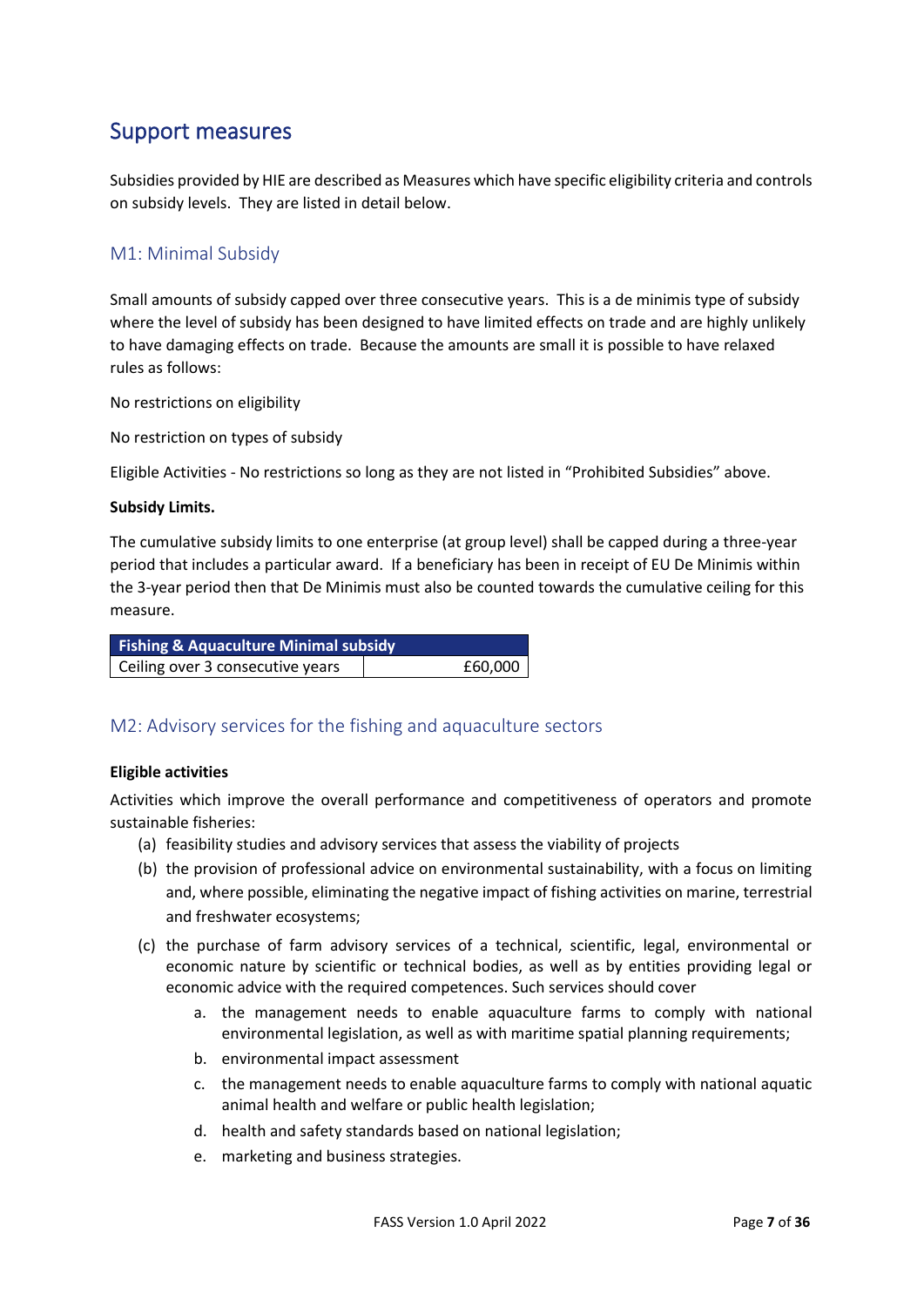(d) the provision of professional advice on health and safety and business and marketing strategies

The feasibility studies, advisory services and advice in (a) and (c) shall be provided by scientific, academic, professional or technical bodies, or entities providing economic advice that have the required competences.

# **Geographic eligibility**

The entire HIE area.

# **Sectoral eligibility**

Support open to a): fishing and aquaculture operators, and b) organisations of fishermen, including producer organisations, or public law bodies.

# **Subsidy limits**

| <b>Measure</b>       | <b>Subsidy intensity</b> | Supplement A Supplement B |        | <b>Supplement C</b> |
|----------------------|--------------------------|---------------------------|--------|---------------------|
| M2 Advisory services |                          |                           |        |                     |
| for fishing and      | 50%                      | +30%                      | $+10%$ | Up to 100%          |
| aquaculture          |                          |                           |        |                     |

| Supplement A | if the activity is related to small scale coastal fisheries            |  |
|--------------|------------------------------------------------------------------------|--|
| Supplement B | if the activity is implemented by organisations of fishermen or other  |  |
|              | collective beneficiaries                                               |  |
| Supplement C | if the activity fulfils all of the following criteria:                 |  |
|              | it is of collective interest;<br>(i)                                   |  |
|              | it has a collective beneficiary;<br>(ii)                               |  |
|              | it has innovative features, where appropriate, at local level<br>(iii) |  |

# **Types of assistance**

Grants and loans.

# **Condition attaching to the Subsidy**

Subsidy for advice pertaining to the acquisition of a fishing vessel shall be repayable if the vessel is transferred outside of the UK within 5 years of the date of payment of the Subsidy. The amount to be repaid shall be proportionate to the amount of time during the 5 years that the vessel has been transferred out of the UK.

# **Maximum Subsidy Amounts Per Project**

| <b>FASS Subsidy Measure</b>      | Maximum value of subsidy per<br>project | <b>Comment</b>           |
|----------------------------------|-----------------------------------------|--------------------------|
| M <sub>2</sub> advisory services | £2m                                     | Towards eligible costs   |
|                                  | f1m                                     | Per undertaking per year |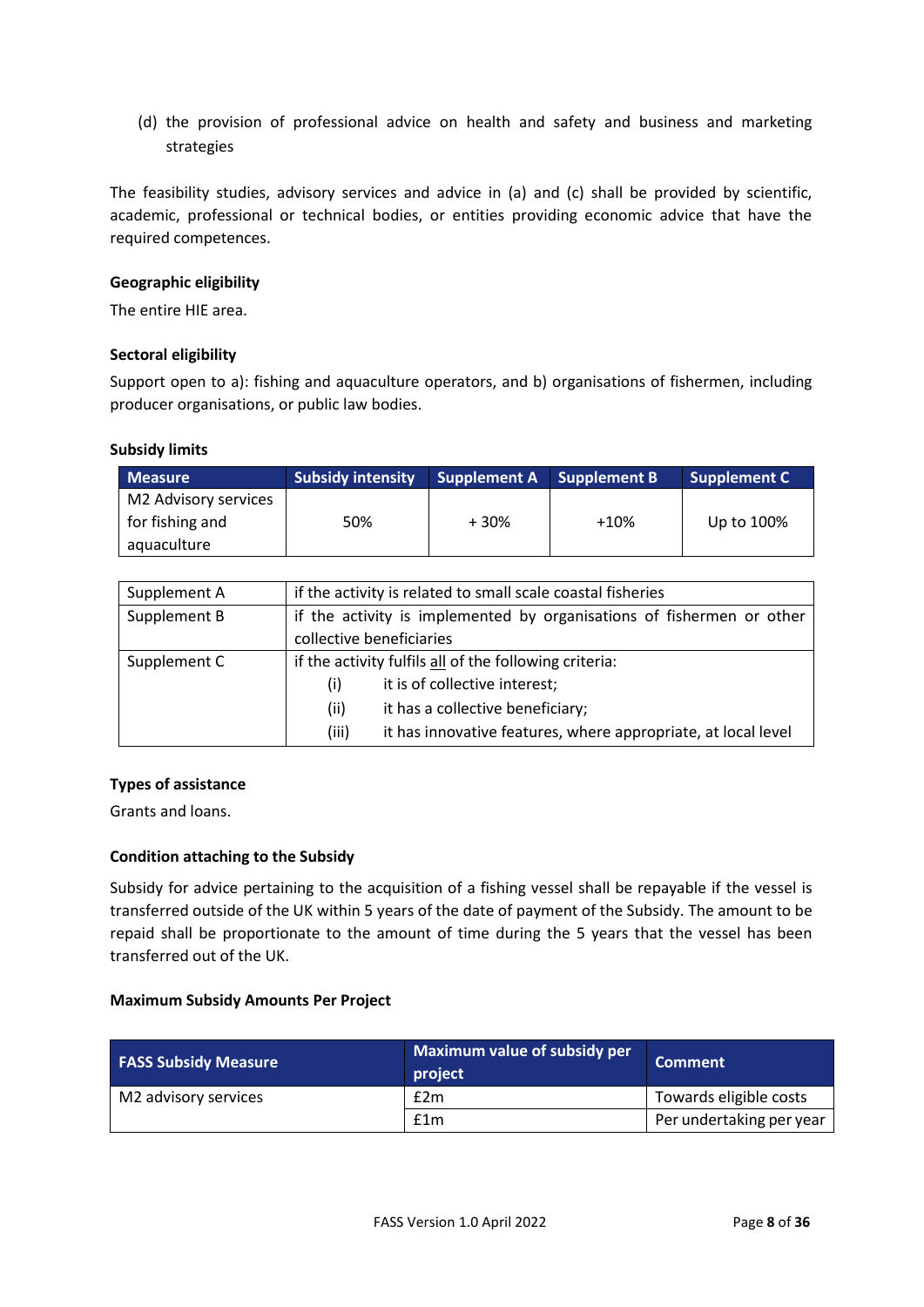# <span id="page-8-0"></span>M3: Energy efficiency in the fishing sector

**Sector:** Please note **t**his measure **only applies to the fishing sector,** but in the aquaculture sector energy efficiency is eligible under the capital investment measure.

#### **Eligible activities**

Aid to improve energy efficiency and to mitigate the effects of climate change, with the exception of aid to replace or modernise engines:

- (a) investments in equipment or on board aimed at reducing the emission of pollutants or greenhouse gases and increasing energy efficiency. Investments in fishing gear are also eligible provided that they do not undermine the selectivity of that fishing gear;
- (b) energy efficiency audits and schemes;
- (c) studies to assess the contribution of alternative propulsion systems and hull designs to the energy efficiency of fishing vessels
- (d) normal operating costs are not eligible for this measure.

Support for the replacement or modernisation of main or ancillary engines on fishing vessels may be granted only:

- (e) for vessels up to 12 metres in overall length, provided that the new or modernised engine does not have more power in kW than the current engine;
- (f) for vessels between 12 and 18 metres in overall length, provided that the power in kW of the new or modernised engine is at least 20 % lower than that of the current engine;
- (g) for vessels between 18 and 24 metres in overall length, provided that the power in kW of the new or modernised engine is at least 30 % lower than that of the current engine.

Support for the replacement or modernisation of main or ancillary engines may only be granted in respect of vessels belonging to a fleet segment for which the report on fishing capacity has shown a balance with the fishing opportunities available to that segment.

For fishing vessels not subject to a certification of engine power, support shall only be granted for the replacement or modernisation of main or ancillary engines in respect of which the consistency of engine power has been verified for fishing quotas and which have been physically inspected to ensure that the engine power does not exceed the engine power established in the fishing licenses.

#### **Geographic eligibility**

The entire HIE area.

# **Eligibility constraints**

Support shall only be granted to owners of fishing vessels and shall not be granted more than once for the same type of investment for the same fishing vessel.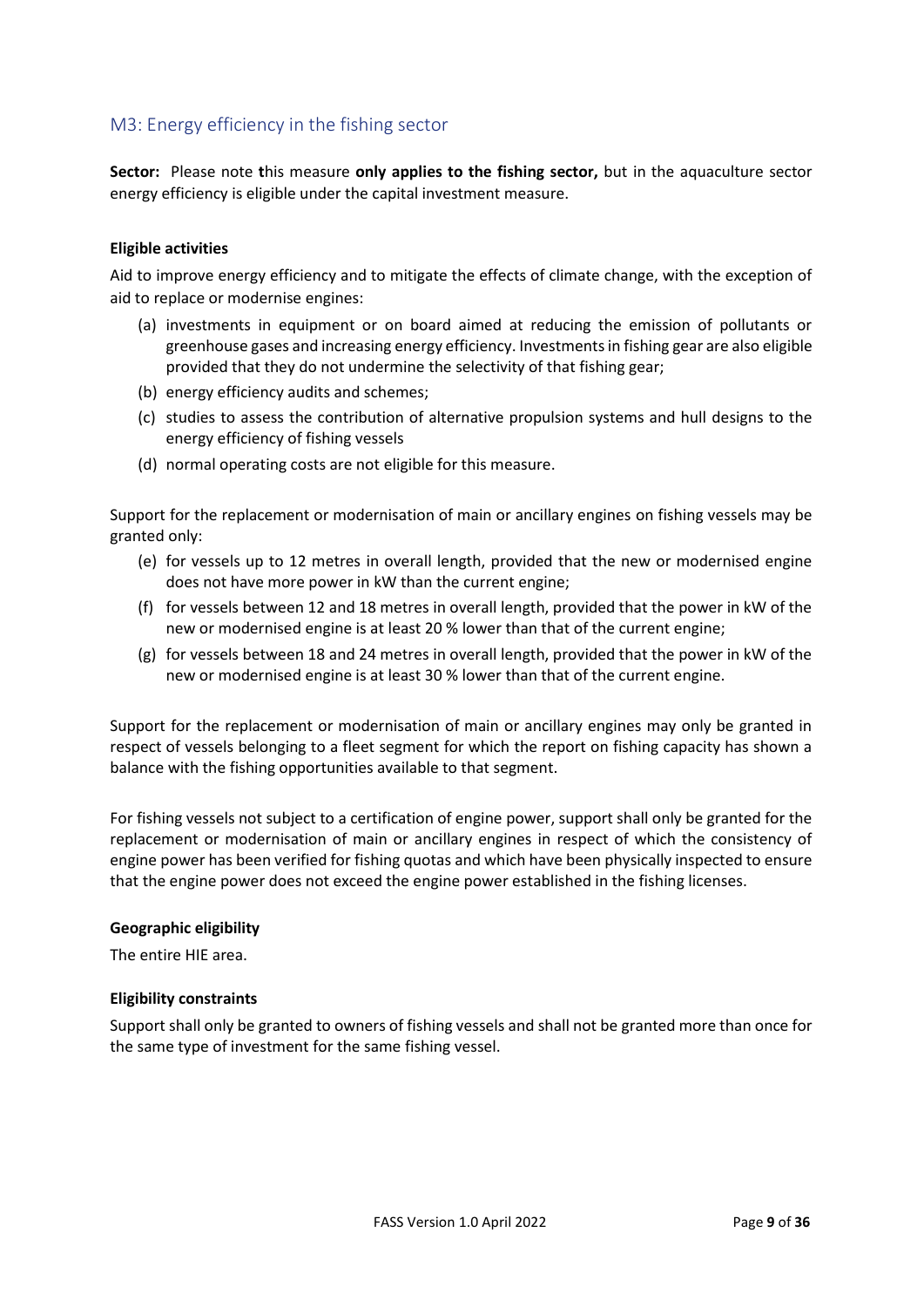#### **Subsidy limits**

| <b>Measure</b>                                          | <b>Subsidy intensity</b> | Supplement A Supplement B |        | <b>Supplement C</b> |
|---------------------------------------------------------|--------------------------|---------------------------|--------|---------------------|
| <b>M3 Energy</b><br>efficiency in the<br>fishing sector | 50%                      | $+30%$                    | $+10%$ | Up to 100%          |

| <b>Supplement A</b> | if the activity is related to small scale coastal fisheries                                                                                                                                                             |  |
|---------------------|-------------------------------------------------------------------------------------------------------------------------------------------------------------------------------------------------------------------------|--|
| <b>Supplement B</b> | if the activity is implemented by organisations of fishermen or other<br>collective beneficiaries                                                                                                                       |  |
| Supplement C        | if the activity fulfils all of the following criteria:<br>it is of collective interest;<br>(i)<br>(ii)<br>it has a collective beneficiary;<br>(iii)<br>it has innovative features, where appropriate, at local<br>level |  |

# **Types of assistance**

Grant or loan

# **Maximum Subsidy Amounts Per Project**

| <b>FASS Subsidy Measure</b>                   | Maximum value of subsidy per<br>project <b>p</b> | <b>Comment</b>         |
|-----------------------------------------------|--------------------------------------------------|------------------------|
| M3 Energy efficiency in the fishing<br>sector | £1.5m                                            | Towards eligible costs |

# <span id="page-9-0"></span>M4: Infrastructure of fishing ports, landing sites and auction halls

#### **Eligible activities**

- 1. Investments improving the infrastructure of fishing ports, auctions halls, landing sites and shelters, including investments in facilities for waste and marine litter collection, for the purpose of increasing the quality, control and traceability of the products landed, increasing energy efficiency, contributing to environmental protection and improving safety and working conditions.
- 2. Investments in fishing ports, auction halls, landing sites and shelters in order to facilitate better working conditions, the organisation of markets in Fisheries and Aquaculture products, as well as to add value to under-used components of the catch.
- 3. Investment in the construction or modernisation of shelters to improve the safety of fishermen
- 4. Support shall not cover the construction of new ports, new landing sites or new auction halls.

# **Geographic eligibility**

The entire HIE area.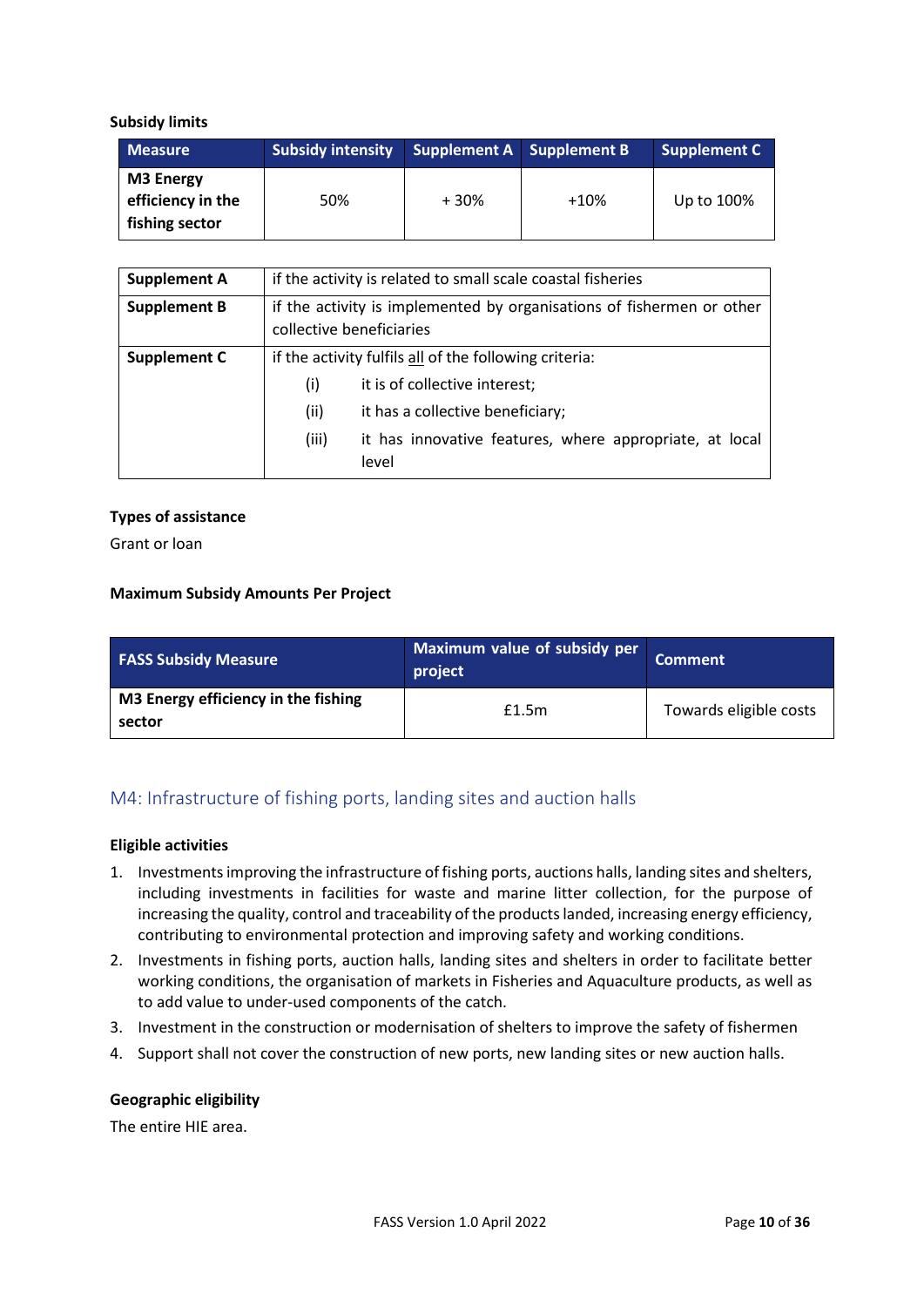# **Subsidy limits**

| <b>Measure</b>        | Subsidy intensity Supplement A Supplement B |        |        | <b>Supplement C</b> |
|-----------------------|---------------------------------------------|--------|--------|---------------------|
| M4<br>Infrastructure  | 50%                                         | $+30%$ | $+10%$ |                     |
| of fishing ports etc. |                                             |        |        | Up to 100%          |

| Supplement A | if the activity is related to small scale coastal fisheries            |  |
|--------------|------------------------------------------------------------------------|--|
| Supplement B | if the activity is implemented by organisations of fishermen or other  |  |
|              | collective beneficiaries                                               |  |
| Supplement C | if the activity fulfils all of the following criteria:                 |  |
|              | it is of collective interest;<br>(i)                                   |  |
|              | it has a collective beneficiary;<br>(ii)                               |  |
|              | it has innovative features, where appropriate, at local level<br>(iii) |  |

# **Types of assistance**

Grant or loan

# **Maximum Subsidy Amounts Per Project**

| <b>FASS Subsidy Measure</b>                                                           | <b>Maximum value of subsidy per</b><br>project | <b>Comment</b>              |
|---------------------------------------------------------------------------------------|------------------------------------------------|-----------------------------|
| M4. Capital investment in fishing ports,<br>landing sites, auction halls and shelters | €2m                                            | Total eligible costs        |
|                                                                                       | €1m                                            | Per undertaking per<br>year |

# <span id="page-10-0"></span>M5: Productive investment in aquaculture

# **Eligible activities**

The following productive investments in aquaculture:

- (a) productive investments in aquaculture
- (b) the diversification of aquaculture production and species cultured;
- (c) the modernisation of aquaculture units, including the improvement in working and safety conditions of aquaculture workers;
- (d) improvements and modernisation related to animal health and welfare, including the purchase of equipment aiming at protecting the farms from wild predators;
- (e) investments reducing the negative impact or enhancing the positive effects on the environment and increasing resource efficiency;
- (f) investments in enhancing the quality of, or in adding value to, aquaculture products;
- (g) the restoration of existing aquaculture ponds or lagoons through the removal of silt, or investments aimed at the prevention of silt deposits;
- (h) the diversification of the income of aquaculture enterprises through the development of complementary activities - only if the complementary activities relate to the core aquaculture business of the enterprise, including angling tourism, environmental services related to aquaculture or educational activities concerning aquaculture.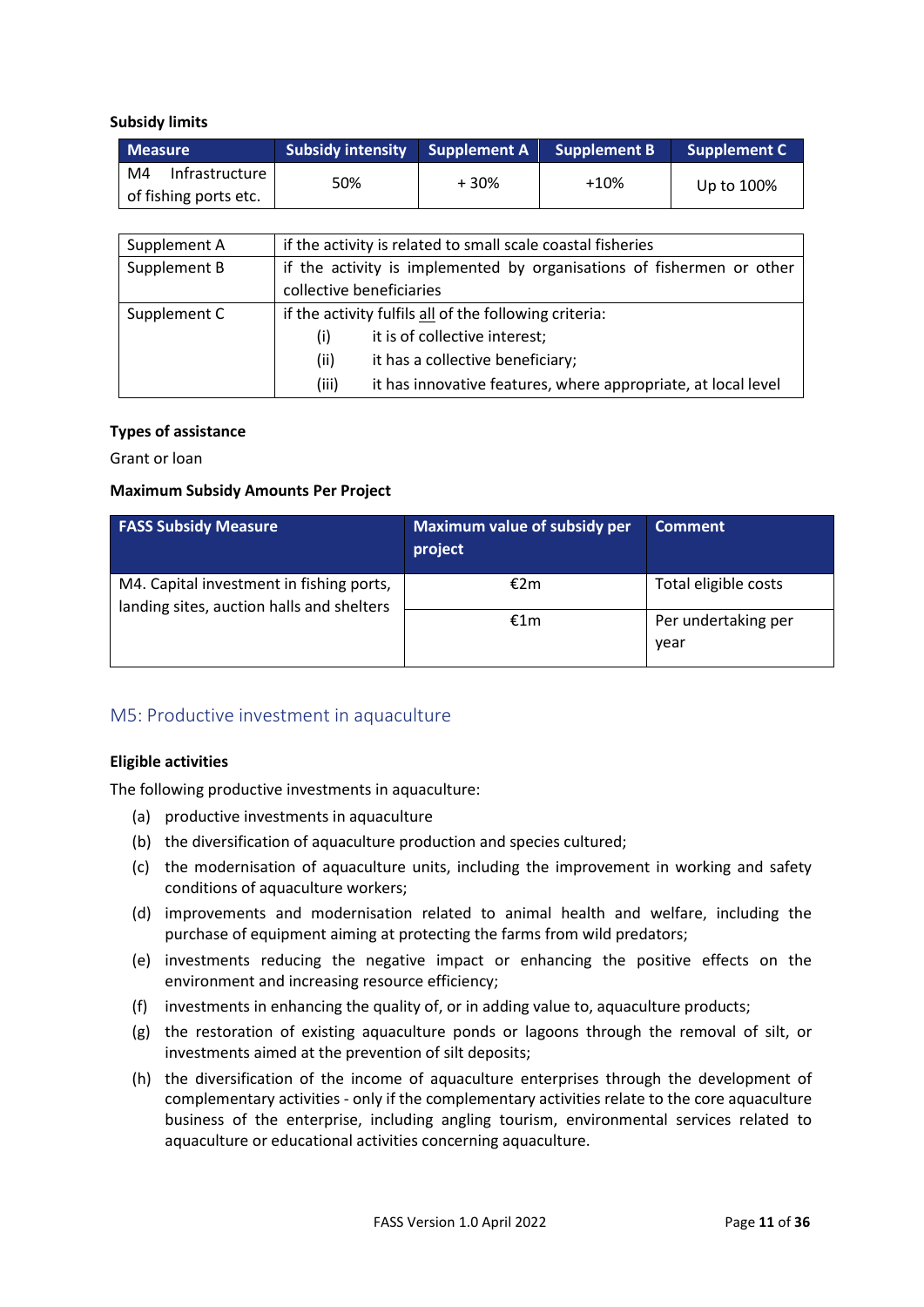- (i) investments resulting in a substantial reduction in the impact of aquaculture enterprises on water usage and quality, in particular through reducing the amount of water or chemicals, antibiotics and other medicines used, or through improving the output water quality, including through the deployment of multi–trophic aquaculture systems;
- (j) the promotion of closed aquaculture systems where aquaculture products are farmed in closed recirculation systems, thereby minimising water use;
- (k) investments increasing energy efficiency and promoting the conversion of aquaculture enterprises to renewable sources of energy

Where operations consist of investments in equipment or infrastructure **ensuring compliance with future requirements** relating to the environment, human or animal health, hygiene or animal welfare **under UK law**, support may be granted until the date on which such requirements become mandatory for the enterprises.

Support shall not be granted to the farming of **genetically modified organisms**.

Support shall not be granted to aquaculture operations in marine protected areas, if it has been determined by the competent authority, on the basis of an environmental impact assessment, that the operation would generate significant negative environmental impact that cannot be adequately mitigated.

# **Eligible Costs**

The eligible costs are therefore all of the actual costs involved in implementing the permitted activities. In terms relevant to HIE appraisal procedures the eligible costs are defined as follows:

- additional/first-time capital costs. This includes all items that will be capitalised on the balance sheet, including those revenue costs included such as installation work and professional fees. It does not include any element of replacement of assets.
- Additional working capital. This means the additional costs consequent on the new or additional eligible activity, based on the increase in the formula of "stocks plus debtors minus creditors". The 'before and after' calculation of increased working capital is the steady state of trading following completion of the investment compared to the period in the year before the investment.

# **Conditions for Approval**

Entrepreneurs entering the sector shall provide a business plan and, where the amount of investments is more than £50,000, a feasibility study including an environmental assessment of the operations.

Support shall be granted only where it has been clearly demonstrated in an independent marketing report that good and sustainable market prospects exist for the product.

# **Geographic eligibility**

The entire HIE area.

# **Sectoral eligibility**

Aquaculture enterprises only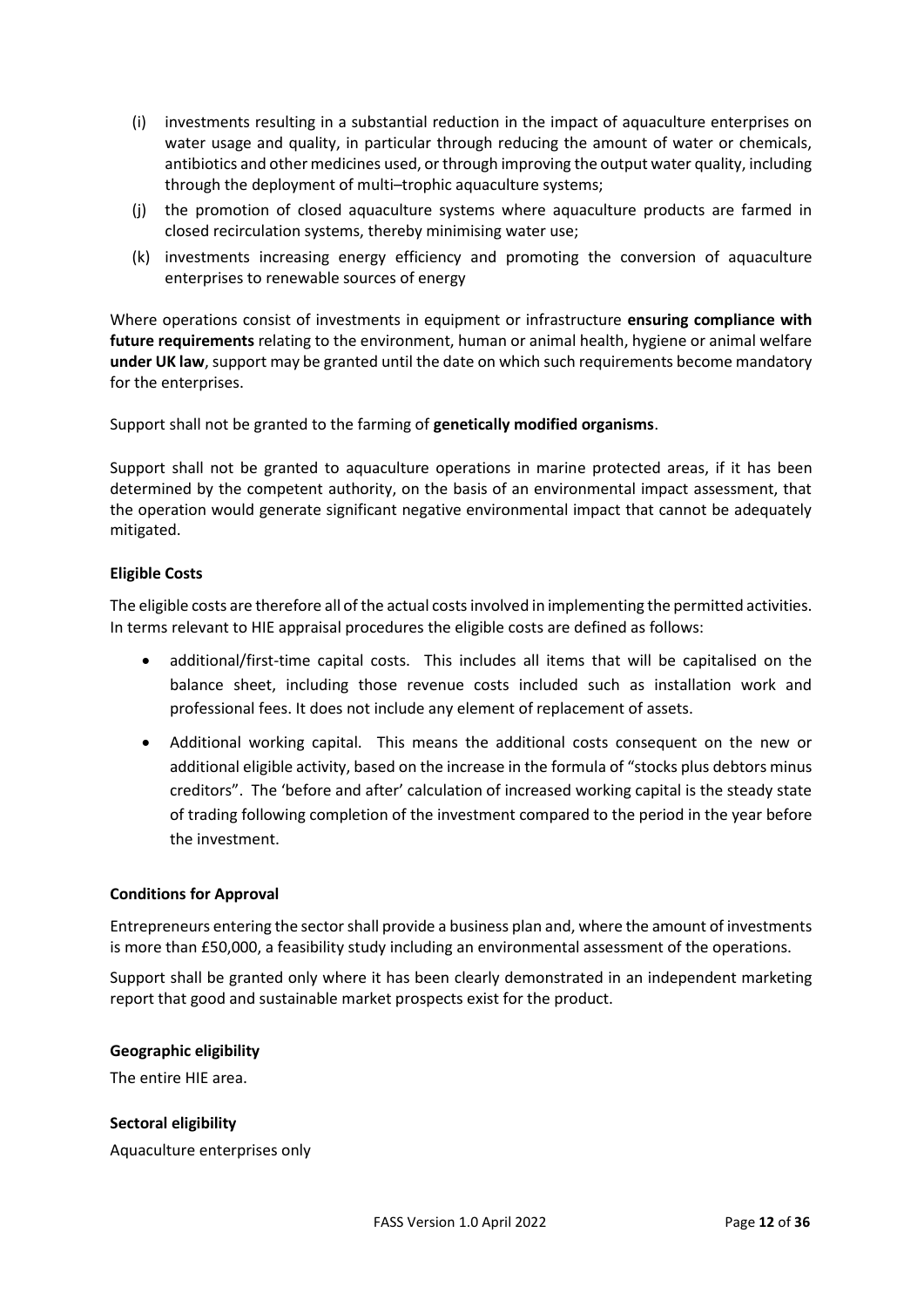# **Subsidy limits**

| <b>Measure</b> | <b>Subsidy intensity</b> | <b>Supplement A</b> | <b>Supplement B</b> | Supplement C |
|----------------|--------------------------|---------------------|---------------------|--------------|
| M5 Productive  |                          |                     |                     |              |
| investment in  | 50%                      | Not applicable      | Not applicable      | Up to 100%   |
| aquaculture    |                          |                     |                     |              |

| Supplement A |               | if the activity is related to small scale coastal fisheries                      |
|--------------|---------------|----------------------------------------------------------------------------------|
| Supplement B | beneficiaries | if the activity is implemented by organisations of fishermen or other collective |
|              |               |                                                                                  |
| Supplement C |               | if the activity fulfils all of the following criteria:                           |
|              | $\mathbf{I}$  | it is of collective interest;                                                    |
|              | (ii)          | it has a collective beneficiary;                                                 |
|              | (iii)         | it has innovative features, where appropriate, at local level                    |

# **Types of assistance**

Grant or loan

# **Maximum Subsidy Amounts Per Project**

| <b>FASS Subsidy Measure</b>                         | Maximum value of subsidy per<br>project | Comment                     |
|-----------------------------------------------------|-----------------------------------------|-----------------------------|
| M5. For the productive investment in<br>aquaculture | €2m                                     | Total eligible costs        |
|                                                     | €1m                                     | Per undertaking per<br>year |

# <span id="page-12-0"></span>M6: Conversion to eco-management or organic aquaculture

# **Eligible activities**

In order to promote the development of organic or energy–efficient aquaculture, the Subsidy may support:

- a) the conversion of conventional aquaculture production methods into organic aquaculture
- b) the participation in eco-management and audit schemes.

# **Geographic eligibility**

The entire HIE area.

# **Conditions for Approval**

Support shall only be granted to beneficiaries who commit themselves to participate in an ecomanagement scheme for a minimum of three years or to comply with the requirements of organic production for a minimum of five years.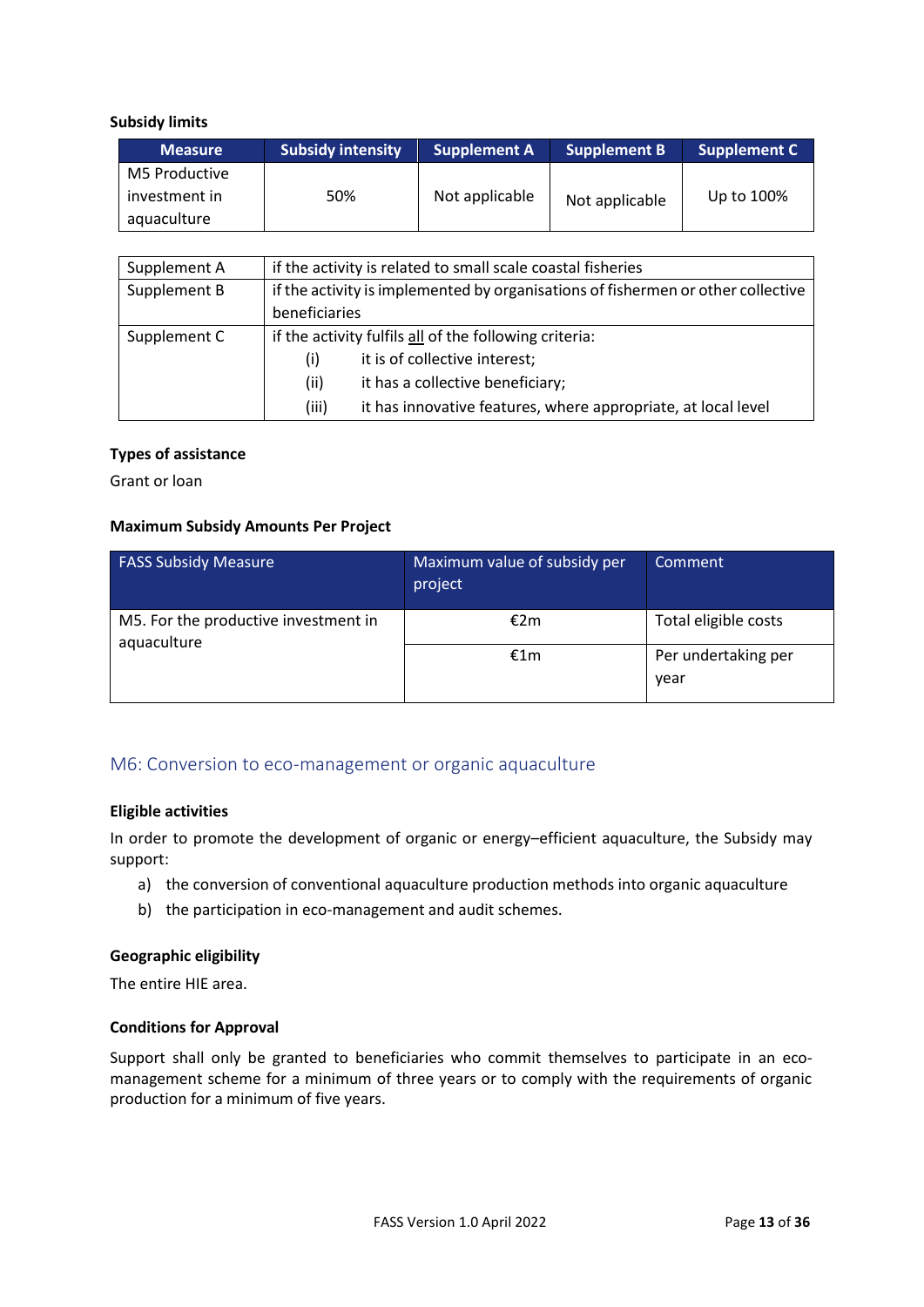# **Form of assistance**

Support shall take the form of compensation for a maximum of three years during the period of the conversion of the enterprise to organic production, or during the preparation for participation in an eco-management scheme. The compensation shall be calculated on the basis of:

- a) the loss of revenue or additional costs incurred during the period of transition from conventional into organic production
- b) the additional costs resulting from the application and preparation for participation in the ecomanagement scheme.

#### **Subsidy limits**

| <b>Measure</b>          | <b>Subsidy</b><br>intensity | <b>Supplement A</b> | <b>Supplement B</b> | <b>Supplement C</b> |
|-------------------------|-----------------------------|---------------------|---------------------|---------------------|
| M 6. Conversion to eco- |                             |                     |                     |                     |
| management or organic   | 50%                         | Not applicable      |                     | Up to 100%          |
| aquaculture             |                             |                     |                     |                     |

| Supplement A | if the activity is related to small scale coastal fisheries           |
|--------------|-----------------------------------------------------------------------|
| Supplement B | if the activity is implemented by organisations of fishermen or other |
|              | collective beneficiaries                                              |
| Supplement C | if the activity fulfils all of the following criteria:                |
|              | it is of collective interest;<br>(i)                                  |
|              | (ii)<br>it has a collective beneficiary;                              |
|              | it has innovative features, where appropriate, at local<br>(iii)      |
|              | level                                                                 |

# **Types of assistance**

Grant or loan

# **Maximum Subsidy Amounts Per Project**

| <b>FASS Subsidy Measure</b>                                 | <b>Maximum value of subsidy per</b><br>project | <b>Comment</b>              |
|-------------------------------------------------------------|------------------------------------------------|-----------------------------|
| M 6. Conversion to eco-management or<br>organic aquaculture | €2m                                            | Total eligible costs        |
|                                                             | €1m                                            | Per undertaking per<br>year |

# <span id="page-13-0"></span>M7: Marketing of fishery and aquaculture products

# **Eligible activities**

The Subsidy may support marketing measures for fishery and aquaculture products which are aimed at:

(a) creating producer organisations, associations of producer organisations or inter-branch organisations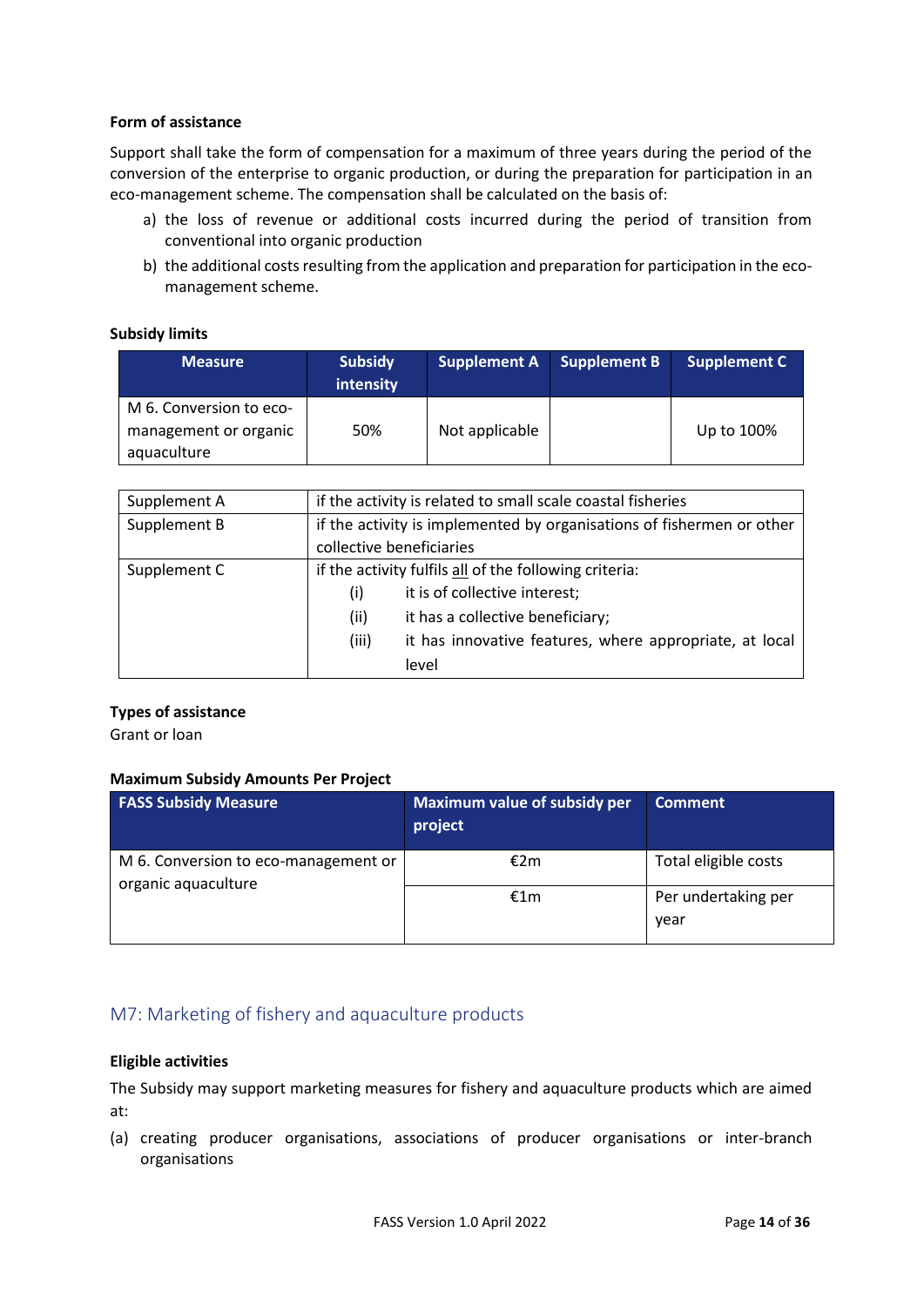- (b) finding new markets and improving the conditions for the placing on the market of fishery and aquaculture products, including:
	- (i) species with marketing potential
	- (ii) unwanted catches landed from commercial stocks
	- (iii) fishery and aquaculture products obtained using methods with low impact on the environment, or for organic aquaculture products
- (c) promoting the quality and the value added by facilitating:
	- (i) the application for registration of a given product and the adaptation of concerned operators to the relevant compliance and certification requirements
	- (ii) the certification and the promotion of sustainable fishery and aquaculture products, including products from small–scale coastal fishing, and of environmentally-friendly processing methods
	- (iii) the direct marketing of fishery products by small–scale coastal fishermen or by on–foot fishermen
	- (iv) the presentation and packaging of products
- (d) contributing to the transparency of production and the markets and conducting market surveys
- (e) contributing to the traceability of fishery or aquaculture products
- (f) drawing up standard contracts for SMEs.
- (g) conducting regional, national or transnational communication and promotional campaigns, to raise public awareness of sustainable fishery and aquaculture products. Support should not be aimed at commercial brands.

Operations may include the production, processing and marketing activities along the supply chain.

# **Geographic eligibility**

The entire HIE area.

# **Subsidy limits**

| <b>Measure</b>                                       | <b>Subsidy</b><br>intensity | Supplement A   | Supplement B   | <b>Supplement C</b> |
|------------------------------------------------------|-----------------------------|----------------|----------------|---------------------|
| M7 Marketing of<br>fishery & aquaculture<br>products | 50%                         | Not applicable | Not applicable | Up to 100%          |

| Supplement A | if the activity is related to small scale coastal fisheries           |
|--------------|-----------------------------------------------------------------------|
| Supplement B | if the activity is implemented by organisations of fishermen or other |
|              | collective beneficiaries                                              |
| Supplement C | if the activity fulfils all of the following criteria:                |
|              | it is of collective interest;                                         |
|              | (ii) it has a collective beneficiary;                                 |
|              | (iii) it has innovative features, where appropriate, at local level   |

# **Types of assistance**

Grant and loan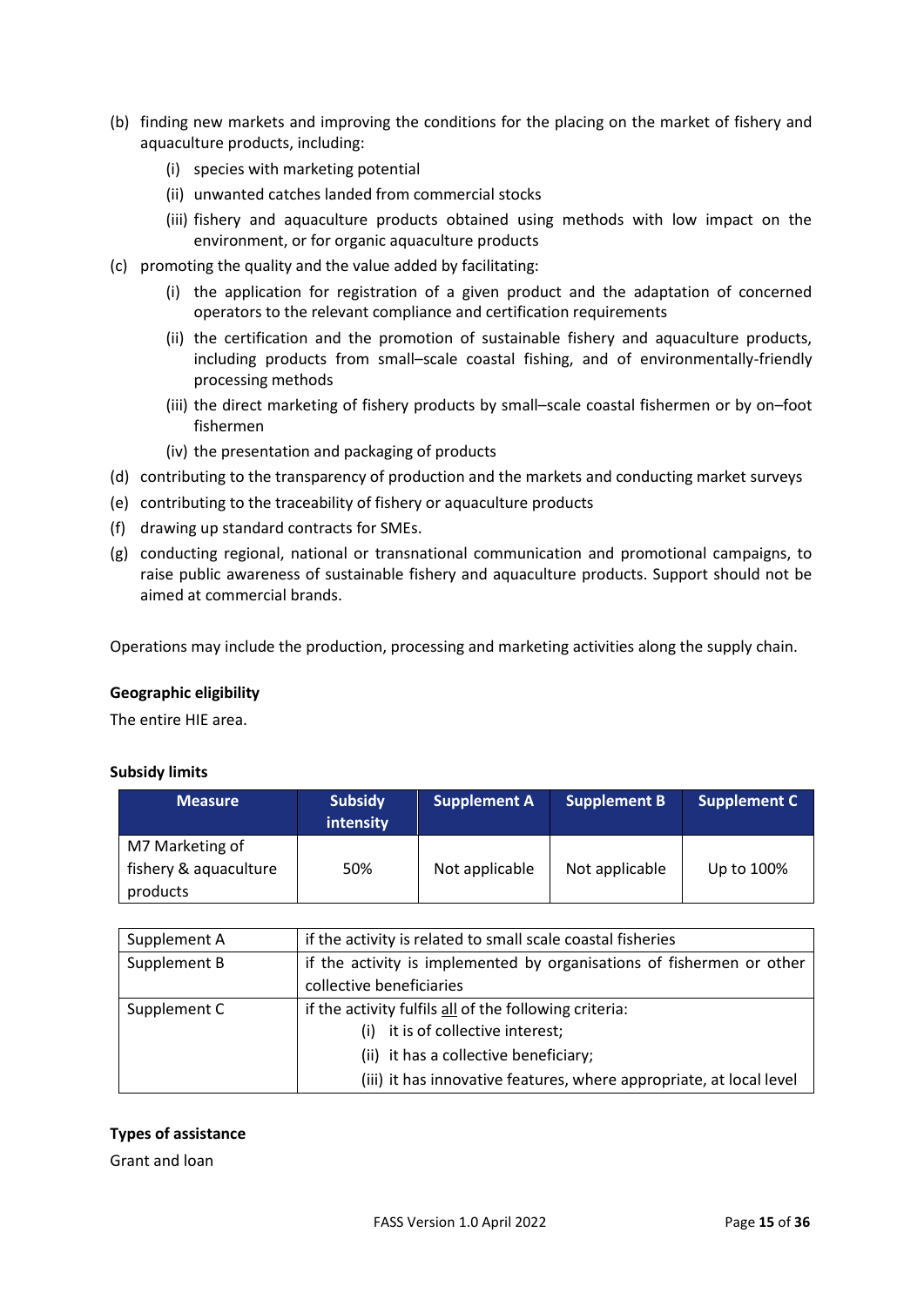# **Maximum Subsidy Amounts Per Project**

| <b>FASS Subsidy Measure</b>           | Maximum value of subsidy per Comment<br>project |                          |
|---------------------------------------|-------------------------------------------------|--------------------------|
| M7 Marketing of fishery & aquaculture | €2m                                             | Total eligible costs     |
| products                              | €1m                                             | Per undertaking per year |

# <span id="page-15-0"></span>M8: Processing of fishing and aquaculture products

# **Eligible activities**

The State aid may support investments in the processing of fishery and aquaculture products that:

- (a) contribute to energy saving or reducing the impact on the environment, including waste treatment
- (b) improve safety, hygiene, health and working conditions
- (c) support the processing of catches of commercial fish that cannot be destined for human consumption
- (d) relate to the processing of by-products resulting from main processing activities
- (e) relate to the processing of organic aquaculture products
- (f) lead to new or improved products, new or improved processes, or new or improved management and organisation systems.

#### **Eligible Costs**

The eligible costs are all of the actual costs involved in implementing the permitted activities. In terms relevant to HIE appraisal procedures the eligible costs are defined as follows:

- additional/first-time capital costs. This includes all items that will be capitalised on the balance sheet, including those revenue costs included such as installation work and professional fees. It does not include any element of replacement of assets.
- Additional working capital. This means the additional costs consequent on the new or additional eligible activity, based on the increase in the formula of "stocks plus debtors minus creditors". The 'before and after' calculation of increased working capital is the steady state of trading following completion of the investment compared to the period in the year before the investment.

# **Geographic eligibility**

The entire HIE area.

#### **Subsidy limits**

| <b>Measure</b>                                           | <b>Subsidy intensity</b> | <b>Supplement A</b> | <b>Supplement B</b> | <b>Supplement C</b> |
|----------------------------------------------------------|--------------------------|---------------------|---------------------|---------------------|
| M 8 Processing of<br>fishing and<br>aquaculture products | 50%                      | Not applicable      | Not applicable      | Up to 100%          |

| if the activity is related to small scale coastal fisheries<br>Supplement A |
|-----------------------------------------------------------------------------|
|-----------------------------------------------------------------------------|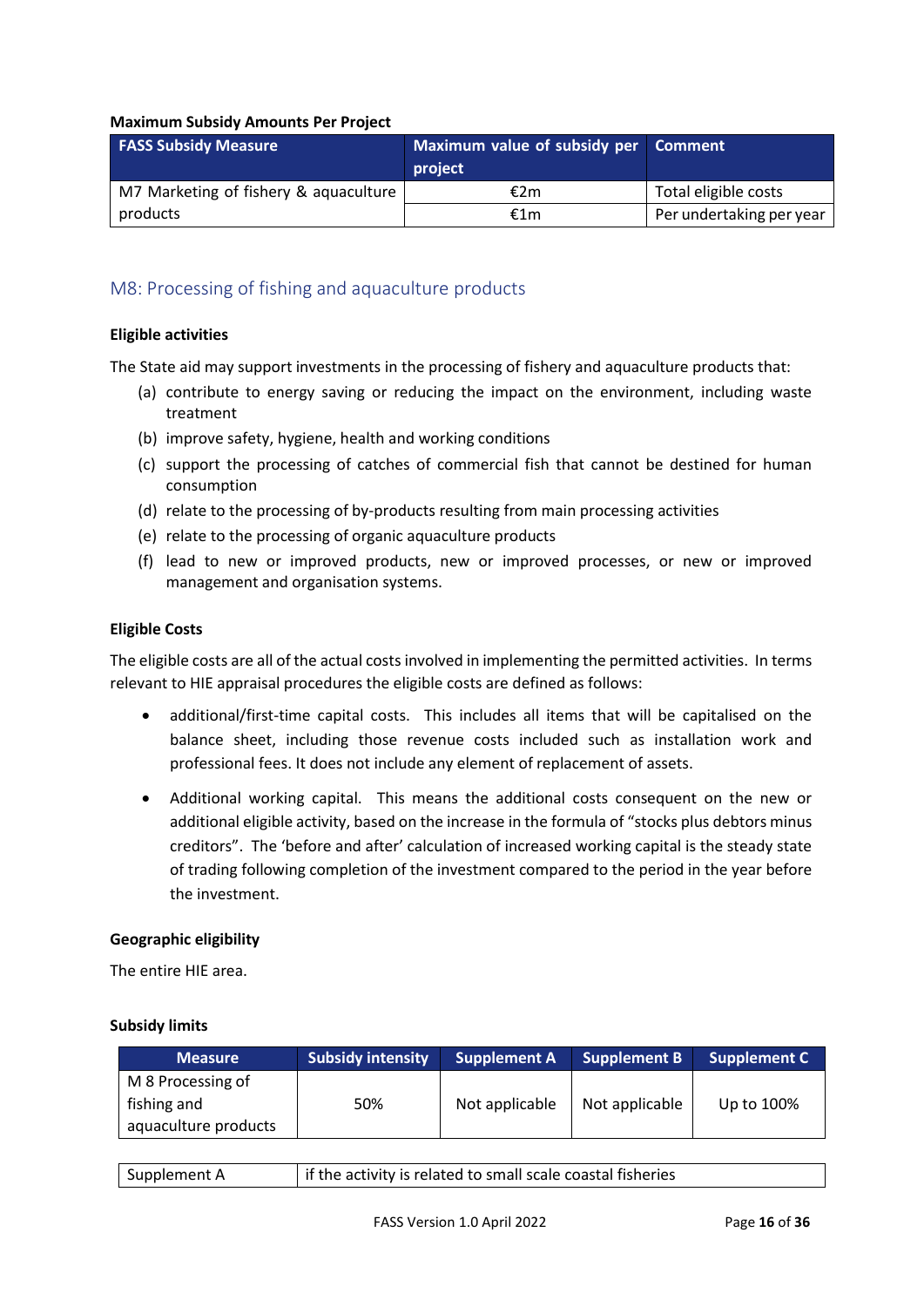| Supplement B | if the activity is implemented by organisations of fishermen or other |  |  |
|--------------|-----------------------------------------------------------------------|--|--|
|              | collective beneficiaries                                              |  |  |
| Supplement C | if the activity fulfils all of the following criteria:                |  |  |
|              | it is of collective interest;<br>$\mathbf{I}$                         |  |  |
|              | (ii)<br>it has a collective beneficiary;                              |  |  |
|              | it has innovative features, where appropriate, at local<br>(iii)      |  |  |
|              | level                                                                 |  |  |

# **Types of assistance**

Grant and loan.

# **Maximum Subsidy Amounts Per Project**

| <b>FASS Subsidy Measure</b>   | Maximum value of subsidy per Comment<br>project |                          |
|-------------------------------|-------------------------------------------------|--------------------------|
| M 8 Processing of fishing and | €2m                                             | Total eligible costs     |
| aquaculture products          | €1m                                             | Per undertaking per year |

# Support for the start-up of new *small* enterprises and *small* innovative enterprises

# <span id="page-16-0"></span>M9.1: Support for the start-up of new *small* enterprises

# **Eligibility of undertaking**

Eligible undertakings shall be Small Enterprises up to five years following their registration which fulfil the following conditions:

- It has not taken over the activity of another enterprise
- It has not yet distributed profits
- It has not been formed through a merger unless the date of registration of the older enterprise in the merger would be less than 5 years from the date the subsidy will be actually granted

For eligible undertakings that are not subject to registration the five years eligibility period may be considered to start from the moment when the enterprise either starts its economic activity or is liable to tax for its economic activity.

# **Eligible activity**

Subsidy is for the start-up costs of newly created small enterprises.

# <span id="page-16-1"></span>M9.2: Support for the start-up of new *small* innovative enterprises

# **Eligibility of undertaking**

In addition to the eligibility criteria and activity above, an **Innovative enterprise** means an enterprise:

(a) that can demonstrate, by means of an evaluation carried out by an external expert that it will in the foreseeable future develop products, services or processes which are new or substantially improved compared to the state of the art in its industry, and which carry a risk of technological or industrial failure, or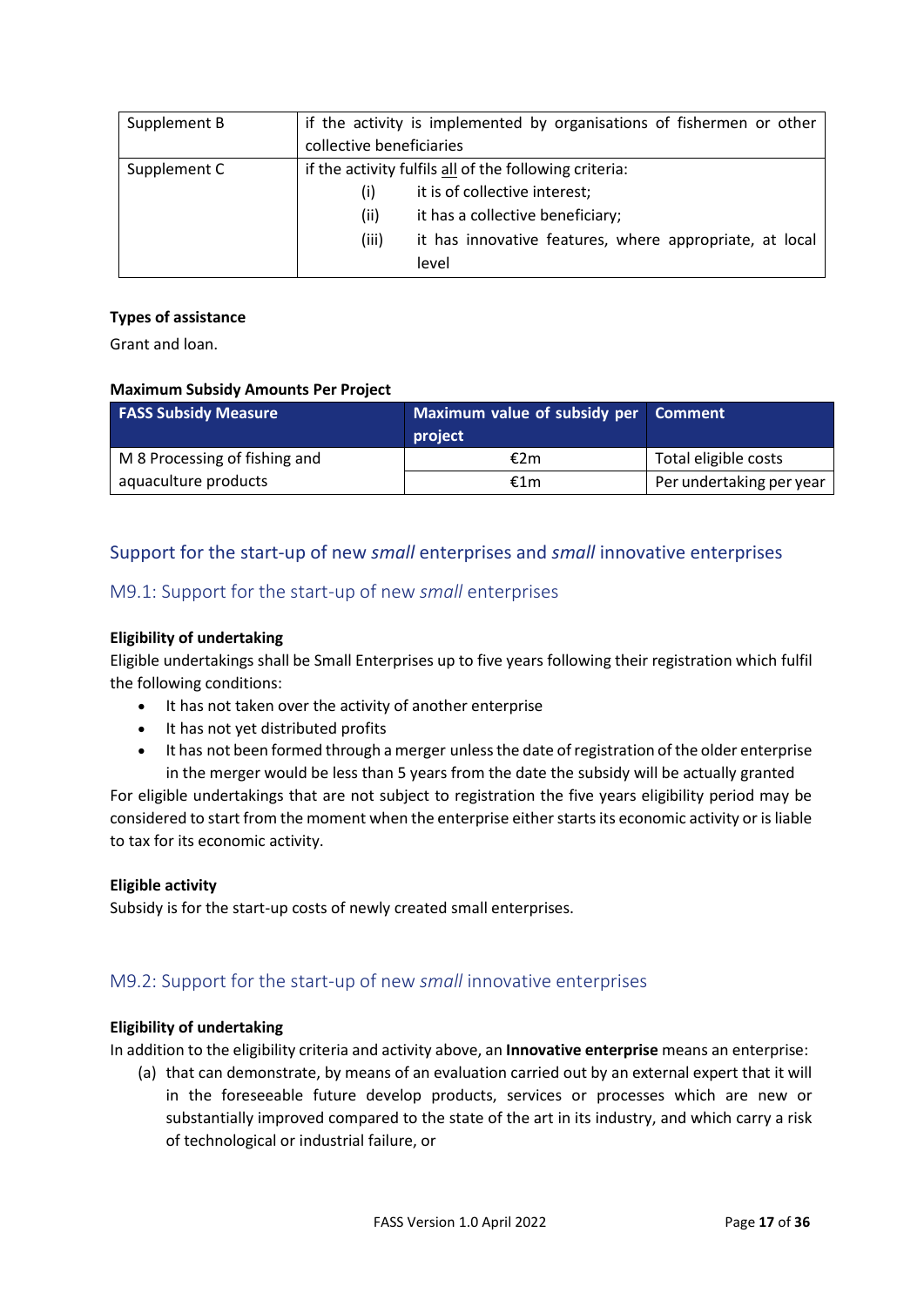(b) the research and development costs of which represent at least 10% of its total operating costs in at least one of the three years preceding the granting of the subsidy or, in the case of a start-up enterprise without any financial history, in the audit of its current fiscal period, as certified by an external auditor

# **Types of assistance for Measure 9.1 and 9.2**

- (a) grants, equity or quasi equity investment, and interest rate and guarantee premium reductions
- (b) loans with interest rates which do not conform with market conditions
- (c) guarantees with premiums which do not conform to market conditions

# **Geographic eligibility for Measure 9.1 and 9.2**

All of the HIE area.

# **Subsidy limits for Measure 9.1 and 9.2**

The limits depend on whether the enterprise is classed as Innovative, and the form of assistance (grants, loans, or guarantees). A beneficiary can receive support through a mix of the instruments referred to above provided that the proportion of the amount granted through one subsidy instrument, calculated on the basis of the maximum subsidy amount allowed for that instrument, is taken into account in order to determine the residual proportion of the maximum subsidy amount allowed for the other instruments forming part of such a mixed instrument.

Note that the loans or guarantees may be charged for at rates less than market rates, and there is no difference in the amounts that can be offered even if the rates charged for the loan or guarantee are zero. The Subsidy limits have been calculated on the assumption of zero charges, therefore this practice would be quite legitimate if HIE considered it appropriate for the project.

For grants the limit is £0.6million. Provided the cumulative amount of all subsidy awards under this measure does not breach the ceiling, then second and subsequent tranches may be awarded. For different periods of loans and guarantees the ceilings are in the table below:

| <b>Type Subsidy</b> | <b>Subsidy limit</b> | <b>Comment</b>                                      |
|---------------------|----------------------|-----------------------------------------------------|
| $M$ 9.1: Grant      | £600,000             | Grant or grant equivalents if phased grant release, |
|                     |                      | per undertaking                                     |
| $M$ 9.1: Loan       | £3,000,000           | Loan term 1-5 years per firm per undertaking        |
|                     | £2,500,000           | Loan term 6 years per                               |
|                     | £2,142,857           | Loan term 7 years per                               |
|                     | £1,875,000           | Loan term 8 years                                   |
|                     | £1,666,667           | Loan term 9 years                                   |
|                     | £1,500,000           | Loan term 10 years                                  |
| M 9.1: Guarantees   |                      | Per undertaking                                     |
|                     | £2,250,000           | Guarantee lasting 10 years                          |
|                     | £2,500,000           | Guarantee lasting 9 years                           |
|                     | £2,812,500           | Guarantee lasting 8 years                           |
|                     | £3,214,286           | Guarantee lasting 7 years                           |
|                     | £3,750,000           | Guarantee lasting 6 years                           |
|                     | £4,500,000           | Guarantee lasting 5 years                           |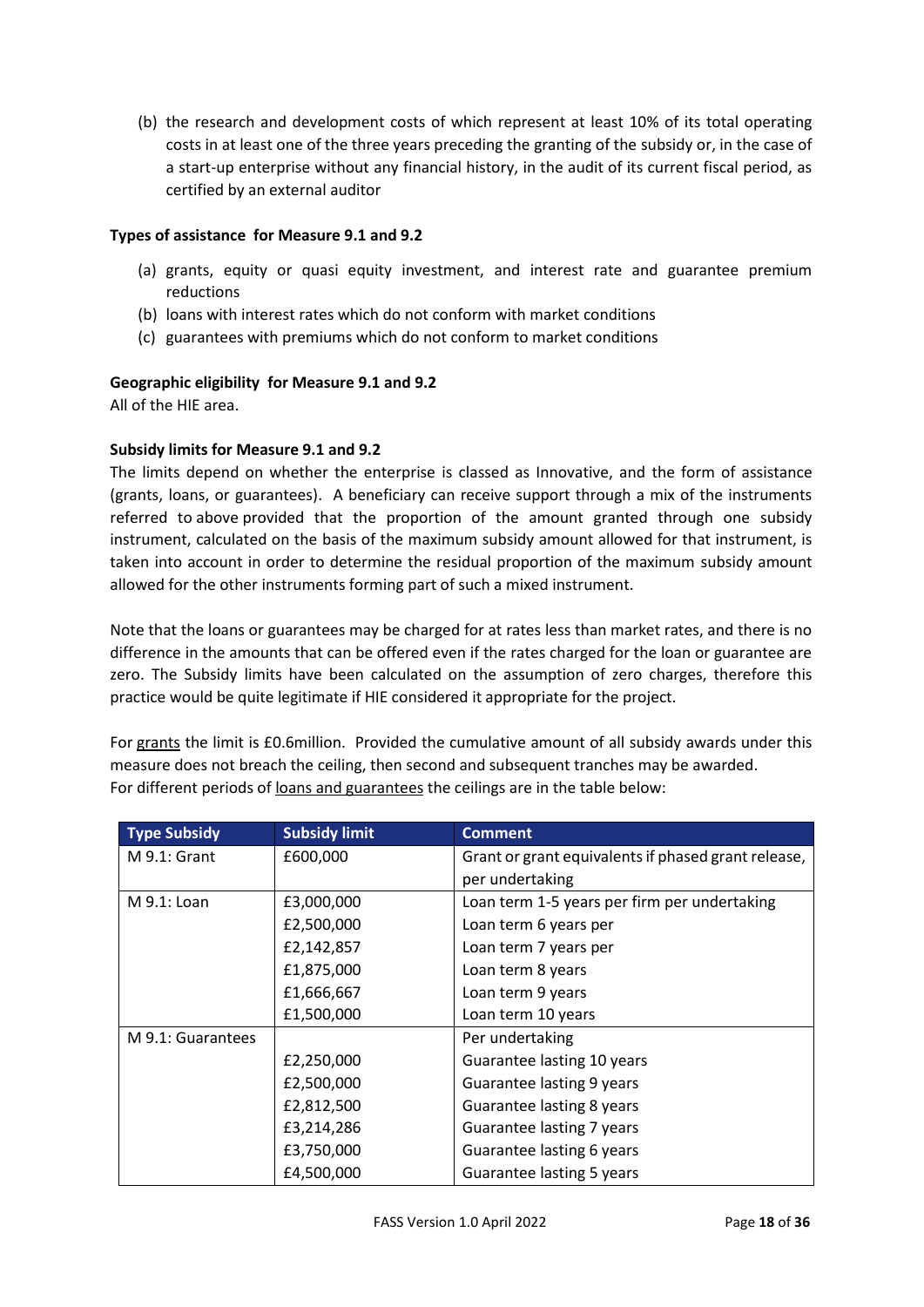| <b>Type Subsidy</b> | <b>Subsidy limit</b>      | <b>Comment</b>           |
|---------------------|---------------------------|--------------------------|
| For M 9.2 only i.e. | Double those for 'Small   | As above Per undertaking |
| small innovative    | enterprise<br>start<br>up |                          |
| enterprises for     | subsidy' above            |                          |
| grants, loans &     |                           |                          |
| guarantees          |                           |                          |

# <span id="page-18-0"></span>Research, Development and Innovation (R&D&I)

# <span id="page-18-1"></span>M10: Fundamental research

Experimental or theoretical work undertaken primarily to acquire new knowledge of the underlying foundations of phenomena and observable facts, without any direct commercial application or use in view.

# <span id="page-18-2"></span>M11: Industrial research

The planned research or critical investigation aimed at the acquisition of new knowledge and skills for developing new products, processes or services or for bringing about a significant improvement in existing products, processes or services. It comprises the creation of components parts of complex systems and may include the construction of prototypes in a laboratory environment or in an environment with simulated interfaces to existing systems as well as of pilot lines, when necessary for the industrial research and notably for generic technology validation.

# <span id="page-18-3"></span>M12: Experimental development

Acquiring, combining, shaping and using existing scientific, technological, business and other relevant knowledge and skills with the aim of developing new or improved products, processes or services. This may also include, for example, activities aiming at the conceptual definition, planning and documentation of new products, processes or services; Experimental development may comprise prototyping, demonstrating, piloting, testing and validation of new or improved products, processes or services in environments representative of real life operating conditions where the primary objective is to make further technical improvements on products, processes or services that are not substantially set. This may include the development of a commercially usable prototype or pilot which is necessarily the final commercial product, and which is too expensive to produce for it to be used only for demonstration and validation purposes. Experimental development does not include routine or periodic changes made to existing products, production lines, manufacturing processes, services and other operations in progress, even if those changes may represent improvements.

# <span id="page-18-4"></span>M13: Feasibility studies

The evaluation and analysis of the potential of a project, which aims at supporting the process of decision-making by objectively and rationally uncovering its strengths and weaknesses, opportunities and threats, as well as identifying the resources required to carry it through and ultimately its prospects for success.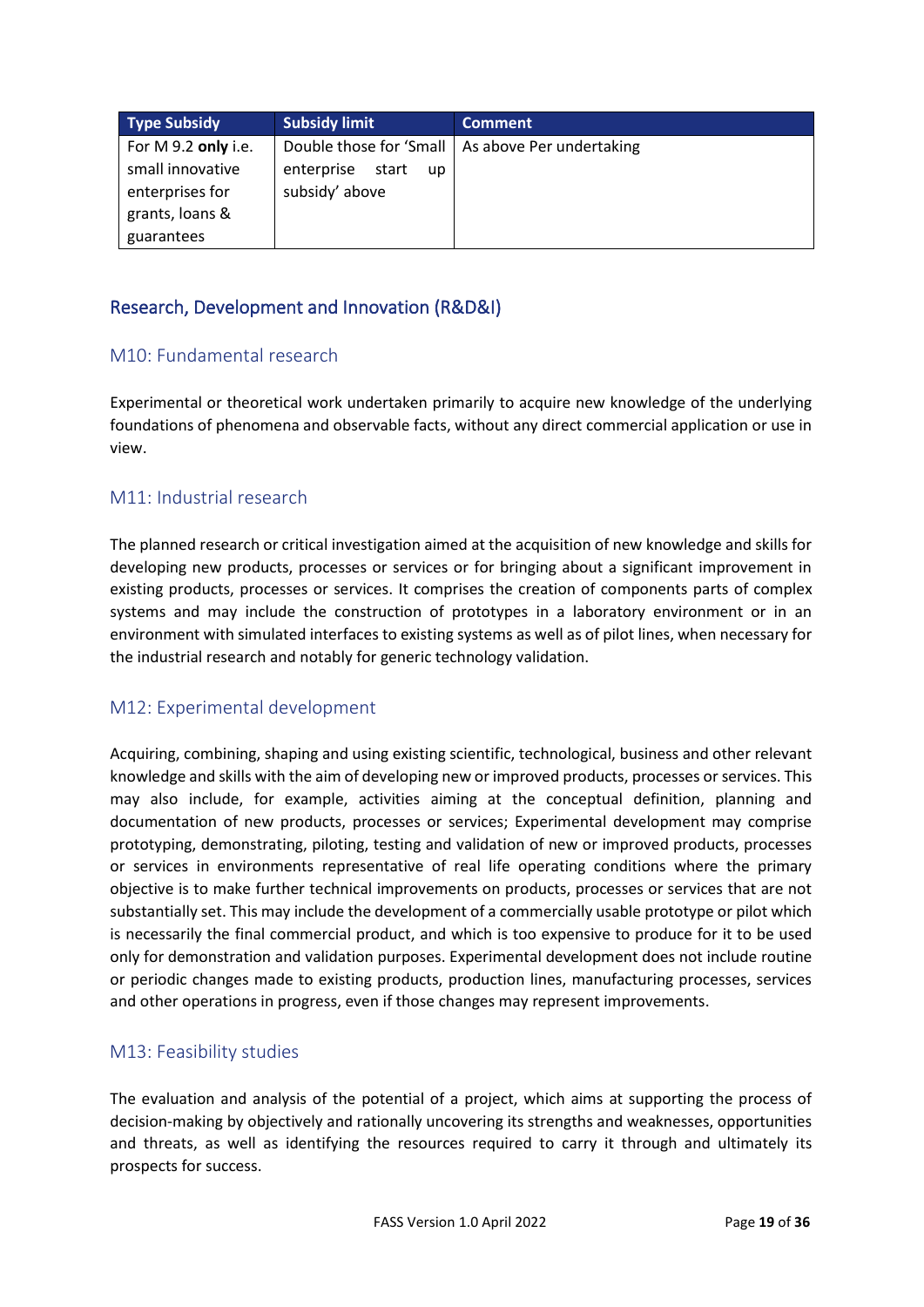# **Eligible costs**

The eligible costs of research and development projects shall be allocated to a specific category of research and development and shall be the following:

- (a) personnel costs: researchers, technicians and other supporting staff to the extent employed on the project
- (b) costs of instruments and equipment to the extent and for the period used for the project. Where such instruments and equipment are not used for their full life for the project, only the depreciation costs corresponding to the life of the project, as calculated on the basis of generally accepted accounting principles are considered as eligible
- (c) costs for of buildings and land, to the extent and for the duration period used for the project. With regard to buildings, only the depreciation costs corresponding to the life of the project, as calculated on the basis of generally accepted accounting principles are considered as eligible. For land, costs of commercial transfer or actually incurred capital costs are eligible
- (d) costs of contractual research, knowledge and patents bought or licensed from outside sources at arm's length conditions, as well as costs of consultancy and equivalent services used exclusively for the project
- (e) additional overheads and other operating expenses, including costs of materials, supplies and similar products, incurred directly as a result of the project

The eligible costs for feasibility studies shall be the costs of the study.

# **Types of assistance**

Grant, equity or loan.

# **Geographic eligibility**

All of the HIE area.

# **Conditions attaching to the subsidy**

Note that there is no condition preventing the sale of the R&D results outside the company or region.

# **Subsidy limits**

| Type of Research         | <b>Small</b> | <b>Medium</b> | Large |
|--------------------------|--------------|---------------|-------|
| Fundamental research     | 100%         | 100%          | 100%  |
| Industrial research      | 70%          | 60%           | 50%   |
| Experimental development | 45%          | 35%           | 25%   |
| Feasibility studies      | 70%          | 60%           | 50%   |

**The subsidy intensities for industrial research and experimental development may be increased 15%, up to a cap of 80% if one of the following conditions is fulfilled:** 

Either:

(a) the project involves effective collaboration: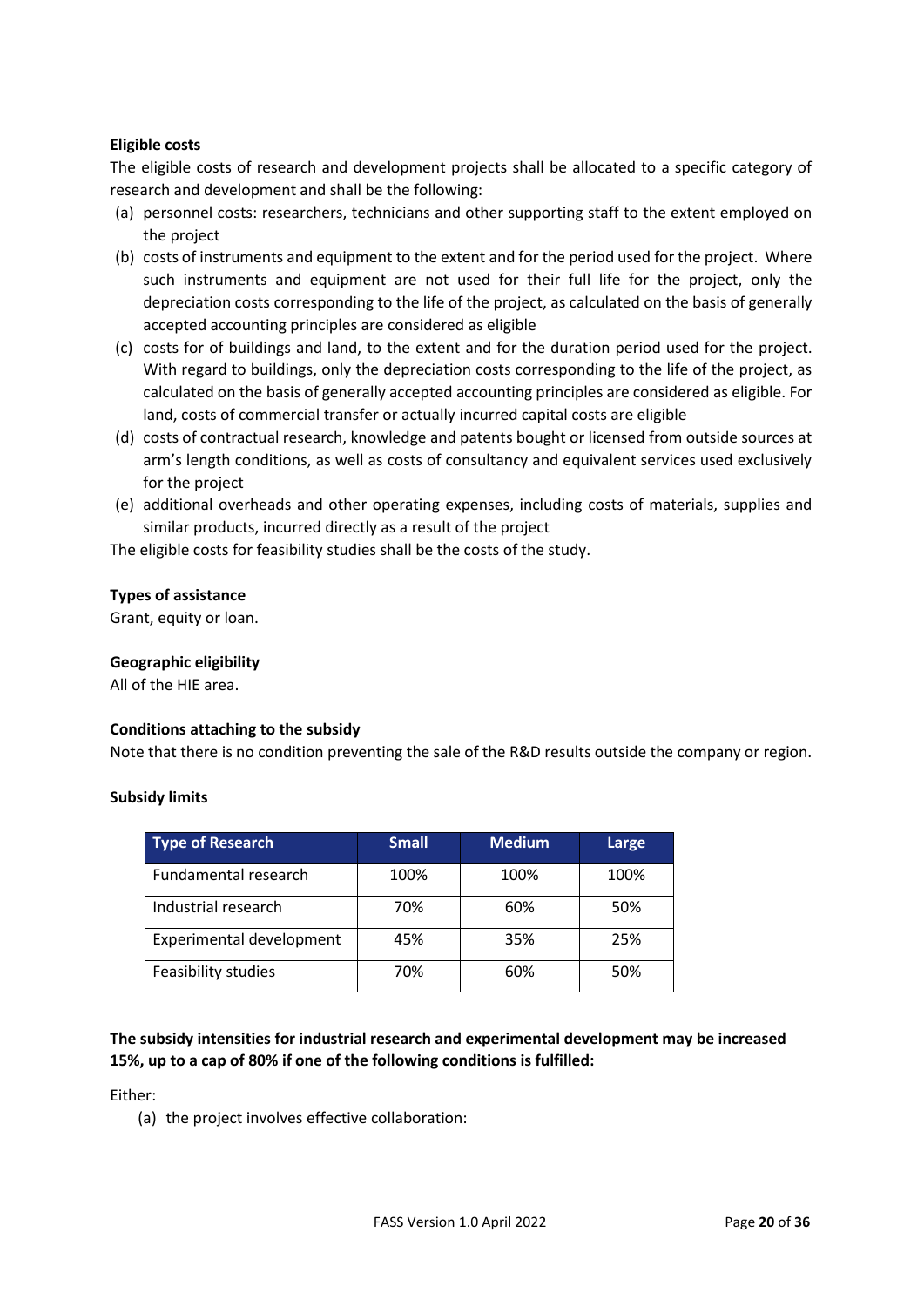- (i) between undertakings among which at least one is an SME, or is carried out in the UK and at least one other State, and no single undertaking bears more than 70% of the eligible costs, or
- (ii) between an undertaking and one or more research and knowledge-dissemination organisations, where the latter bear at least 10% of the eligible costs and have the right to publish their own research results.

or:

(b) the results of the project are widely disseminated through conferences, publication, open access repositories, or free or open-source software.

**The maximum rates for collaboration projects and open access research in (a) or (b) above would thus be:**

| Type of Research         | <b>Small</b> | <b>Medium</b> | Large |
|--------------------------|--------------|---------------|-------|
| Industrial research      | 80%          | 75%           | 50%   |
| Experimental development | 60%          | 50%           | 40%   |

**Maximum Subsidy Amounts**. The amount of subsidy is also restricted to the following ceilings under this scheme.

| <b>Type of Subsidy</b>      | <b>Subsidy ceiling</b><br>under the scheme | <b>Comment</b>                       |
|-----------------------------|--------------------------------------------|--------------------------------------|
| R&D - Fundamental Research  | £40m grant                                 | Per project per undertaking          |
|                             | £60m repayable                             | Repayment = advance plus interest at |
|                             | advance                                    | UK base rates plus 1%                |
|                             | €80m grant                                 | If part of an EU Eureka project or   |
|                             |                                            | implemented by a joint undertaking   |
| R&D - Industrial Research   | £20m grant                                 | Per project per undertaking          |
|                             | £30m repayable                             | Repayment = advance plus interest at |
|                             | advance                                    | UK base rates plus 1%                |
|                             | €40m                                       | If part of an EU Eureka project or   |
|                             |                                            | implemented by a joint undertaking   |
| R&D - Experimental          | £15m grant                                 | Per project per undertaking          |
| Development                 | £22.5m repayable                           | Repayment = advance plus interest at |
|                             | advance                                    | UK base rates plus 1%                |
|                             | €30 $m$                                    | If part of an EU Eureka project or   |
|                             |                                            | implemented by a joint undertaking   |
| Feasibility studies for R&D | £7.5m                                      | Per study                            |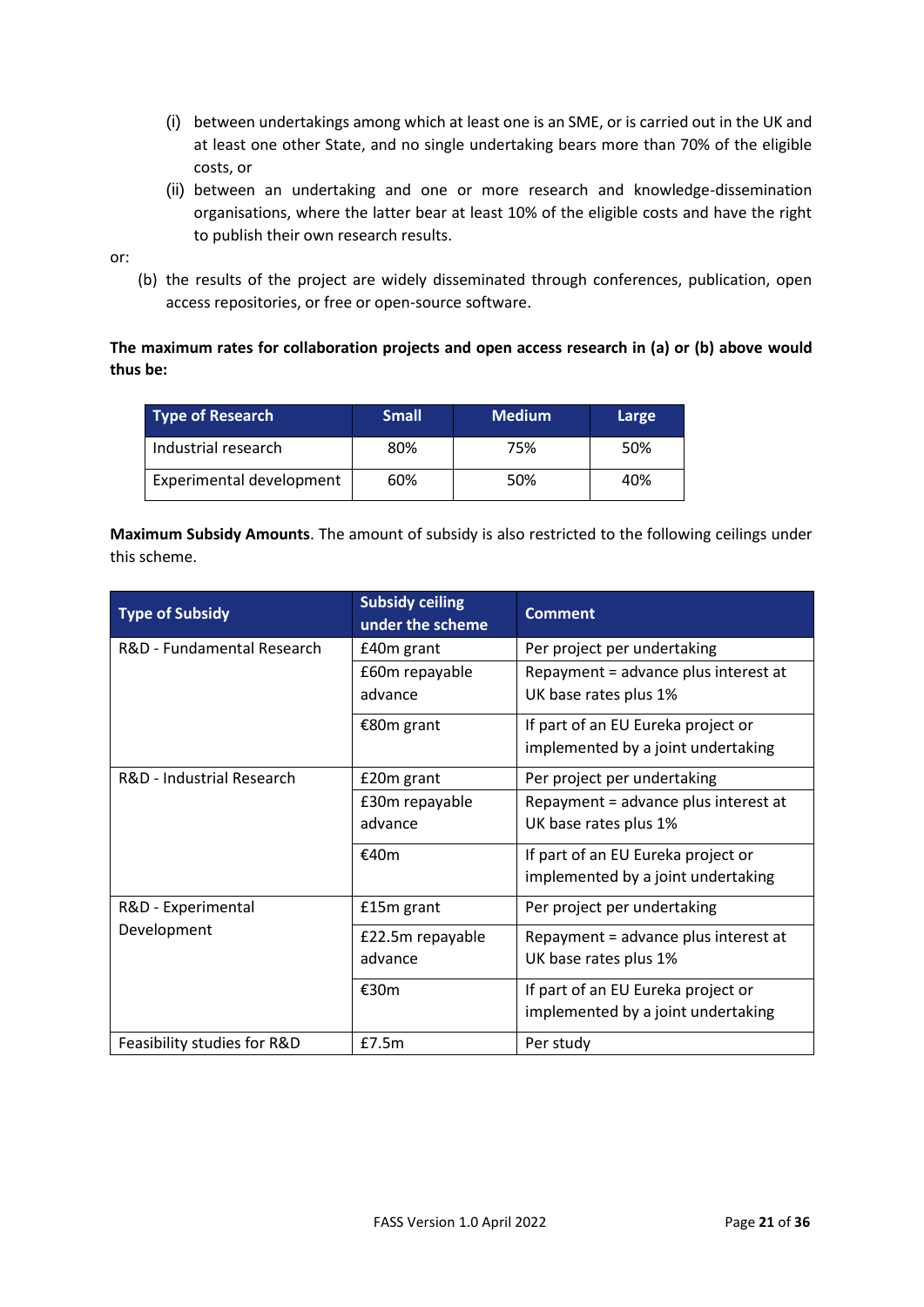# <span id="page-21-0"></span>M14: Support for Investment in research infrastructures

#### **Eligible activities**

Subsidy for construction or upgrade of research infrastructures that perform economic activities.

#### **Eligible costs**

The eligible costs shall be the investment costs in intangible and tangible assets.

#### **Types of assistance**

Grant, equity or loan.

#### **Conditions attaching to the subsidy**

Where a research infrastructure pursues both economic and non-economic activities, the financing, costs and revenues of each type of activity shall be accounted for separately on the basis of consistently applied and objectively justifiable cost accounting principles.

The price charged for the operation or use of the infrastructure shall correspond to a market price. Access to the infrastructure shall be open to several users and be granted on a transparent and nondiscriminatory basis. Undertakings which have financed at least 10% of the investment costs of the infrastructure may be granted preferential access under more favourable conditions. In order to avoid overcompensation, such access shall be proportional to the undertaking's contribution to the investment costs and these conditions shall be made publicly available.

Where a research infrastructure receives public funding for both economic and non-economic activities, HIE shall put in place a monitoring and claw-back mechanism in order to ensure that the applicable subsidy intensity is not exceeded as a result of an increase in the share of economic activities compared to the situation envisaged at the time of awarding the subsidy

#### **Geographic eligibility**

All of the HIE area.

#### **Subsidy limits**

The subsidy intensity in terms of grant or grant equivalent shall not exceed 50% of the eligible costs.

#### **Maximum Subsidy Amounts**

Subsidy amounts may not exceed £20m per infrastructure under this scheme.

# <span id="page-21-1"></span>M15: Support for innovation clusters

#### **Eligible activities**

Subsidy for the setting up, marketing and operating of innovation clusters

#### **Eligible costs**

The eligible costs for the construction or upgrading of an innovation cluster shall be the tangible and intangible assets.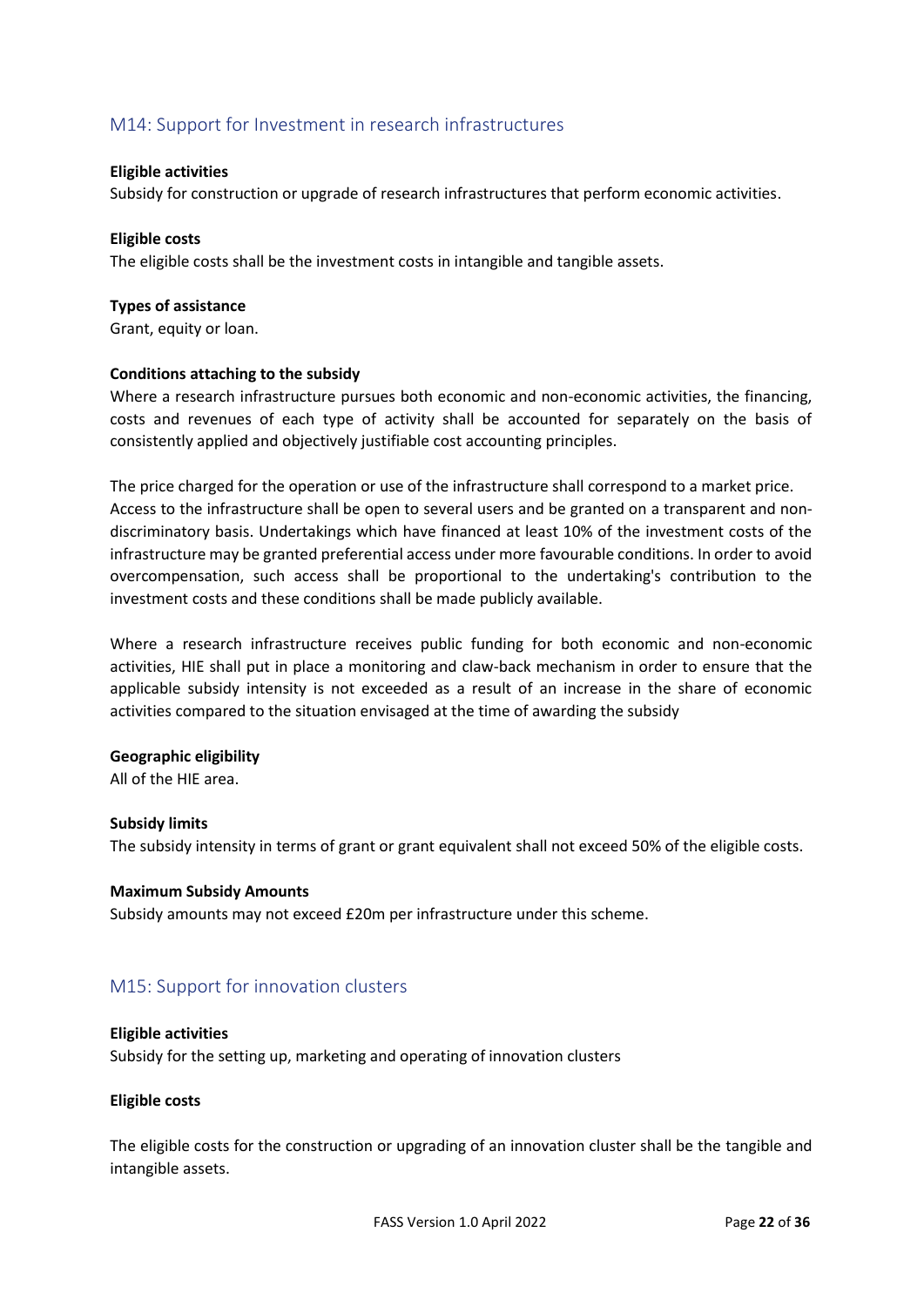The eligible costs of operating subsidy for innovation clusters shall be the personnel and administrative costs (including overhead costs) relating to:

- (a) animation of the cluster to facilitate collaboration, information sharing and the provision or channelling of specialised and customised business support services
- (b) marketing of the cluster to increase participation of new undertakings or organisations and to increase visibility
- (c) management of the cluster's facilities; organisation of training programmes, workshops and conferences to support knowledge sharing and networking and transnational cooperation
- (d) investment costs in construction or upgrade of innovation clusters, including both tangible and intangible assets. This precludes assisting a property developer via this measure, unless the property developer also becomes the cluster operator

# **Type of assistance**

Grant or loan to the legal entity operating the innovation cluster (cluster organisation). Operating subsidy may be granted for the operation of innovation clusters. It shall not exceed ten years.

#### **Geographic eligibility**

All of the HIE area.

#### **Conditions attached to the Subsidy**

Access to the cluster's premises, facilities and activities shall be open to several users and be granted on a transparent and non-discriminatory basis. Undertakings which have financed at least 10% of the investment costs of the innovation cluster may be granted preferential access under more favourable conditions. In order to avoid overcompensation, such access shall be proportional to the undertaking's contribution to the investment costs and these conditions shall be made publicly available.

The fees charged for using the cluster's facilities and for participating in the cluster's activities shall correspond to the market price or reflect their costs.

#### **Subsidy limits**

The Subsidy intensities in terms of grant or grant equivalence are as follows:

| Type of subsidy                            | <b>All firms</b> |
|--------------------------------------------|------------------|
| Investment subsidy for innovation clusters | 55%              |
| Operating subsidy for innovation clusters  | 50%              |

#### **Maximum Subsidy Amounts**

Subsidy amounts are capped at £7.5m per cluster.

# <span id="page-22-0"></span>M16: and M16c: Innovation support for SMEs

#### **Eligible activities**

Subsidy for the revenue costs of innovation for SMEs

#### **Eligible costs**

The eligible costs shall be the following: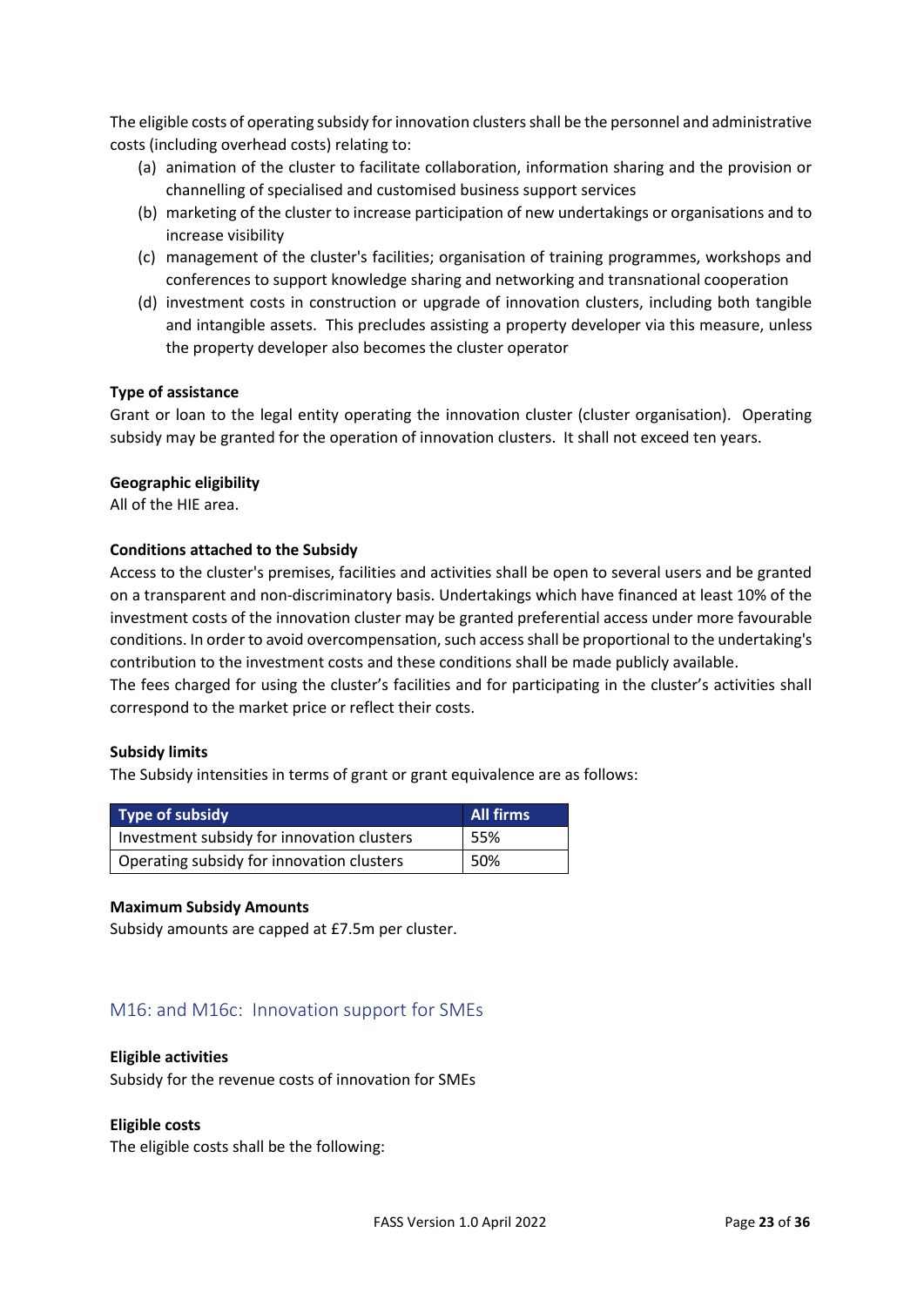# M16: Innovation Support

- (a) costs for obtaining, validating and defending patents and other intangible assets
- (b) costs for secondment of highly qualified personnel from a research and knowledgedissemination organization or a large enterprise, working on research, development and innovation activities in a newly created function within the beneficiary and not replacing other personnel

# M16c: Innovation advice for SMEs

(c) costs for innovation advisory and support services

#### **Geographic eligibility**

All of the HIE area

#### **Subsidy limits**

The subsidy intensity in terms of grant or grant equivalence shall not exceed 50% of the eligible costs. In the particular case of subsidy for innovation advisory and support services the subsidy intensity can be increased up to 100% of the eligible costs provided that the total amount of subsidy for innovation advisory and support services does not exceed £200 000 per undertaking within any three-year period. Note that despite the similarity between this and the former EU De Minimis subsidy, the three-year period is "any 3 year period" which is not further defined and must therefore be simply 3 X 365 days, and not the fiscal years that are used for EU De Minimis subsidy.

| Type of subsidy    | <b>SMEs</b> |                               |
|--------------------|-------------|-------------------------------|
| Innovation support | 50%         |                               |
| Innovation advice  | 100%        | Maximum of £200k over 3 years |

#### **Type of assistance**

Grant or loan

# **Maximum Subsidy Amounts**

The amount per subsidy is capped at £5m.

# <span id="page-23-0"></span>M17: Process and organisation innovation

#### **Eligible activities**

Revenue costs for process and organisational innovation

# **Eligible firms**

Subsidy to large firms shall only be eligible if they effectively collaborate with SMEs in the subsidised activity and the collaborating SMEs incur at least 30% of the total eligible costs. SMEs may be assisted independently of large firms.

# **Eligible costs**

The eligible costs shall be the following:

- (a) personnel costs
- (b) costs of instruments, equipment, buildings and land to the extent and for the period used for the project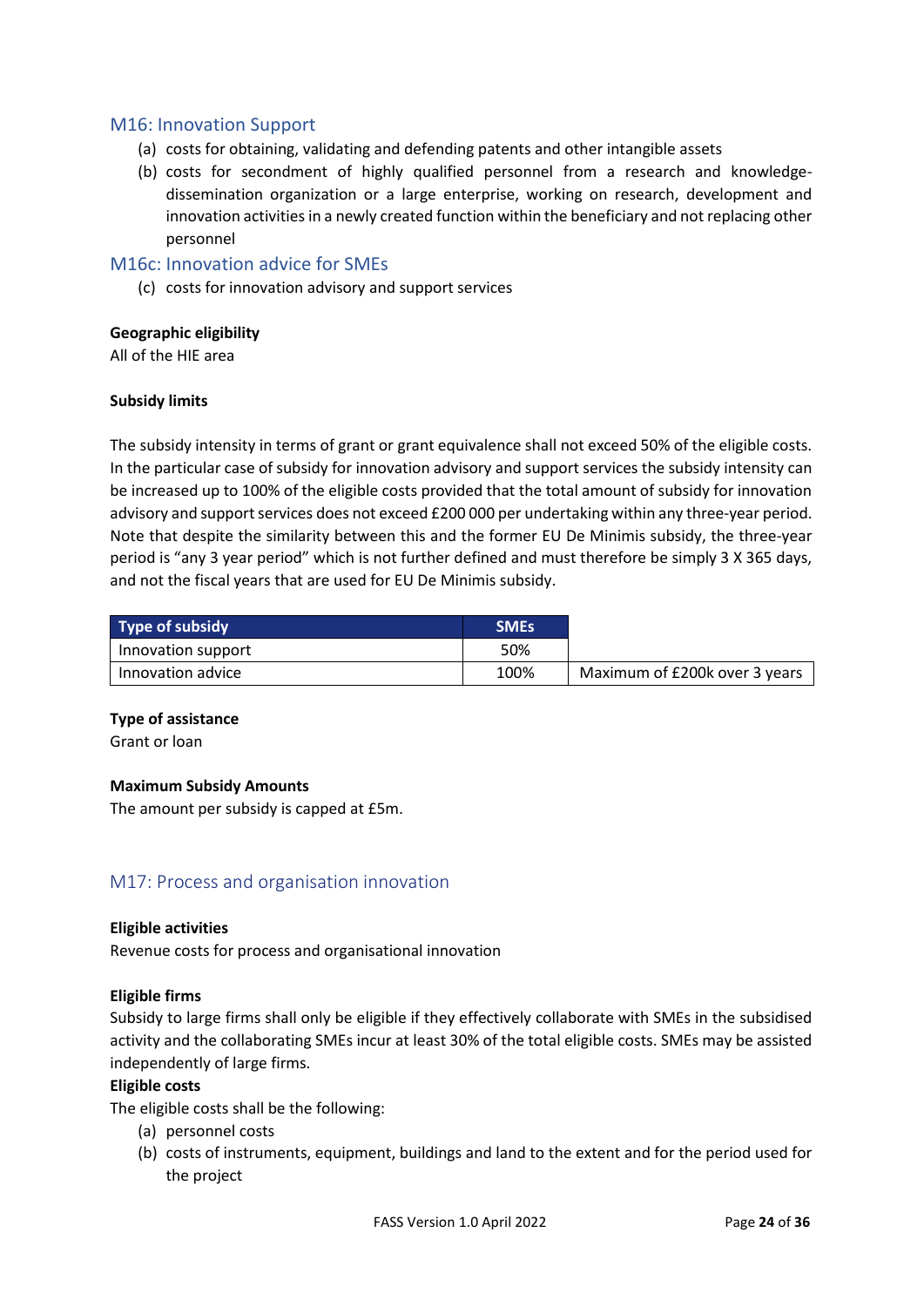- (c) costs of contractual research, knowledge and patents bought or licensed from outside sources at arm's length conditions
- (d) additional overheads and other operating costs, including costs of materials, supplies and similar products, incurred directly as a result of the project

#### **Geographic eligibility**

All of the HIE area.

#### **Subsidy limits**

The subsidy intensities in terms of grant or grant equivalence shall not exceed the following % of the eligible costs:

| Type of subsidy                     |     | Small Medium Large |     |
|-------------------------------------|-----|--------------------|-----|
| Process and organisation innovation | 50% | 50%                | 15% |

#### **Types of assistance**

Grants or loans.

#### **Maximum Subsidy Amounts**

Subsidies are capped at £7.5m per applicant per project under this scheme.

# <span id="page-24-0"></span>People-related measures

# <span id="page-24-1"></span>M18: Training support

#### **Eligible activities**

This subsidy covers the costs of training for companies. HIE sometimes finances training events and invites firms to send employees for training, which may be free of charge or charged for at a subsidised price. Where the beneficiaries are commercial undertakings operating in markets that are likely to involve trade between the UK and other States, then this will classify as a subsidy.

Subsidy shall not be granted for training which undertakings carry out to comply with national mandatory standards on training. Note that support for further education and Apprenticeships are not classified as Subsidy.

# **Eligible firms** SMEs and large firms

#### **Eligible costs**

The eligible costs shall be the following:

- (a) trainers' personnel costs (wages plus National Insurance), for the hours during which the trainers participate in the training
- (b) trainers' and trainees' operating costs directly relating to the training project such as travel expenses, accommodation costs, materials and supplies directly related to the project, depreciation of tools and equipment, to the extent that they are used exclusively for the training project.)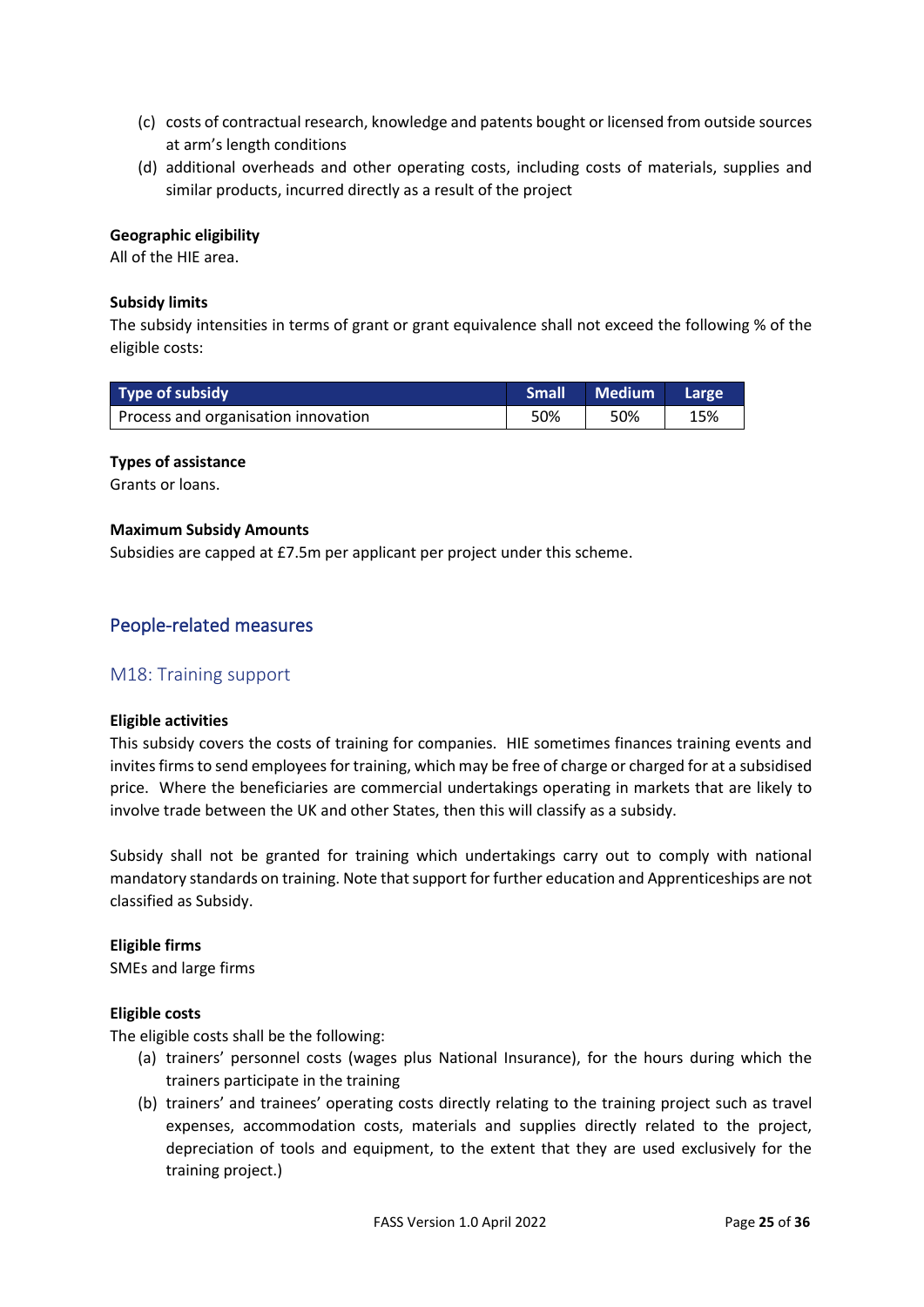- (c) costs of advisory services linked to the training project
- (d) trainees' personnel costs (wages plus National Insurance) and general indirect costs (administrative costs, rent, overheads) for the hours during which the trainees participate in the training

#### **Types of assistance**

Grant or loan

# **Geographic eligibility**

All of the HIE area.

# **Subsidy limits**

There is no distinction between general and specific training.

The Subsidy intensity in terms of grant or grant equivalence shall not exceed the following % of eligible costs:

|                                                                            | <b>Small</b> | <b>Medium</b> | Large |
|----------------------------------------------------------------------------|--------------|---------------|-------|
| Training grant                                                             | 70%          | 60%           | 50%   |
| If training given to workers with disabilities or<br>disadvantaged workers | 70%          | 70%           | 60%   |

Where the subsidy is granted in the maritime transport sector, the subsidy intensity may be increased to 100% of the eligible costs provided that the following conditions are met:

- (a) the trainees are not active members of the crew but are supernumerary on board; and
- (b) the training is carried out on board of ships entered in UK registers.

# **Maximum Subsidy Amounts**

The total amount of subsidy is capped at £2m per project.

# Support to employ disadvantaged and disabled workers

# <span id="page-25-0"></span>M19: Subsidy for the recruitment of disadvantaged workers

# **Eligible activities:**

Subsidy schemes to support the recruitment of disadvantaged workers in the form of wage subsidies. A 'disadvantaged worker' means any person who:

- (a) has not been in regular paid employment for the previous 6 months; or
- (b) is between 15 and 24 years of age; or
- (c) has not attained an upper secondary educational or vocational qualification (International Standard Classification of Education 3) or is within two years after completing full-time education and who has not previously obtained his or her first regular paid employment; or
- (d) is over the age of 50 years; or
- (e) lives as a single adult with one or more dependents; or
- (f) works in a sector or profession where the gender imbalance is at least 25 % higher than the average gender imbalance across all economic sectors, and belongs to that underrepresented gender group; or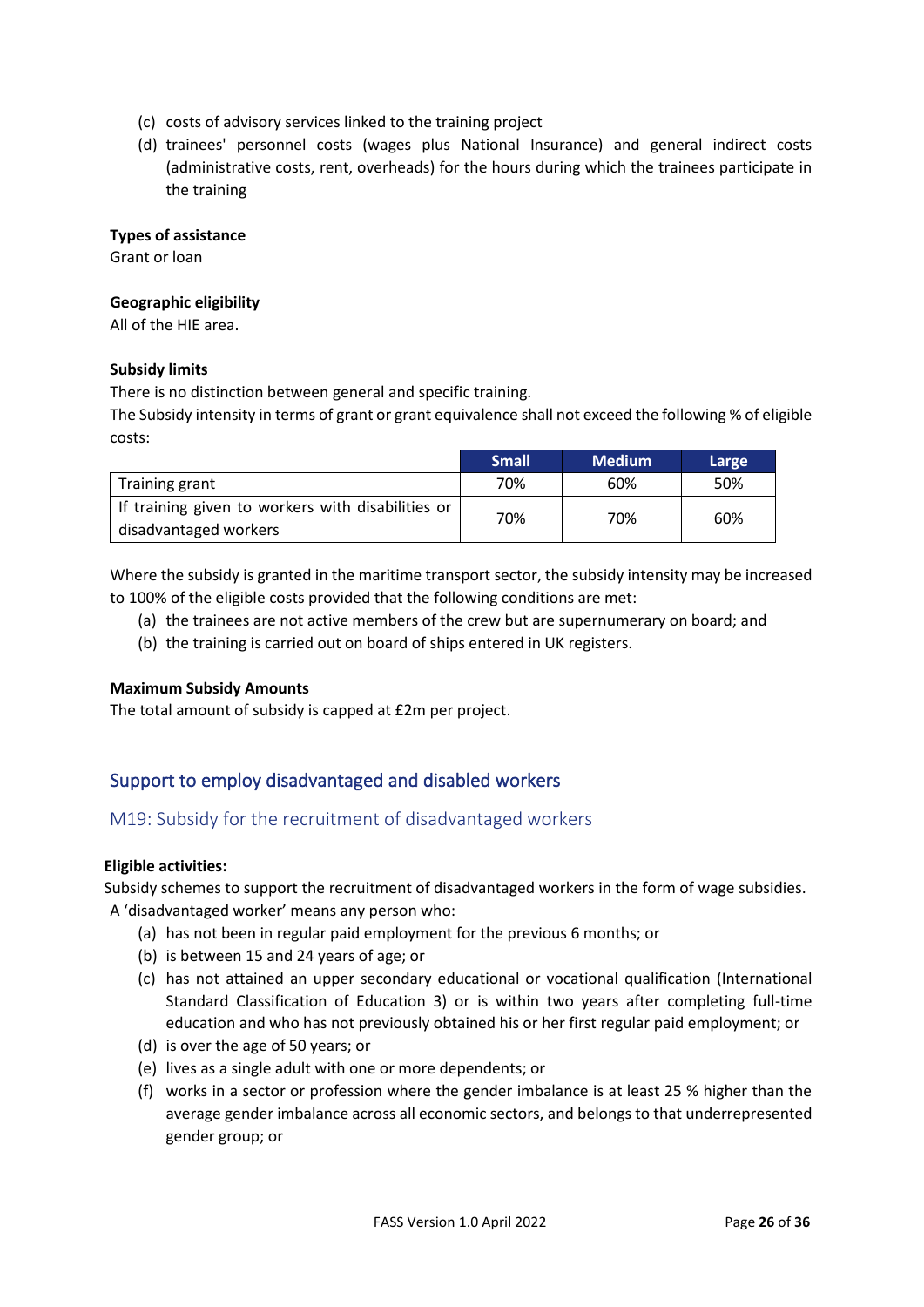(g) is a member of an ethnic minority and who requires development of his or her linguistic, vocational training or work experience profile to enhance prospects of gaining access to stable employment

#### **Eligible costs**

Eligible costs shall be the wage costs over a maximum period of 12 months following recruitment of a disadvantaged worker. Where the worker concerned is a severely disadvantaged worker, eligible costs shall be the wage costs over a maximum period of 24 months following recruitment.

A 'severely disadvantaged worker' means any person who:

- (a) has not been in regular subsidy employment for at least 24 months; or
- (b) has not been in regular subsidy employment for at least 12 months and belongs to one of the categories (b) to (g) mentioned under the definition of 'disadvantaged worker'.

#### **Geographic eligibility**

All of the HIE area

#### **Subsidy limits**

The subsidy intensity in terms of grant or grant equivalence shall not exceed 50 % of eligible costs,

#### **Maximum Subsidy Amounts**

capped at £5m per enterprise per year.

#### **Types of assistance**

Grant or loan.

# **Conditions attaching to the State subsidy**

Where the recruitment does not represent a net increase, compared with the average over the previous twelve months, in the number of employees in the undertaking concerned, the post or posts shall have fallen vacant following voluntary departure, disability, retirement on grounds of age, voluntary reduction of working time or lawful dismissal for misconduct and not as a result of redundancy.

Except in the case of lawful dismissal for misconduct, the disadvantaged workers shall be entitled to continuous employment for a minimum period consistent with the national legislation concerned or any collective agreements governing employment contracts.

If the period of employment is shorter than 12 months, or 24 months in the case of severely disadvantaged workers, the subsidy shall be reduced pro rata.

# <span id="page-26-0"></span>M20: Subsidy for the employment of workers with disabilities

#### **Eligible activities**

Subsidy for the employment of workers with disabilities in the form of wage subsidies A 'worker with disabilities' means any person who:

(a) is recognised as worker with disabilities under national law; or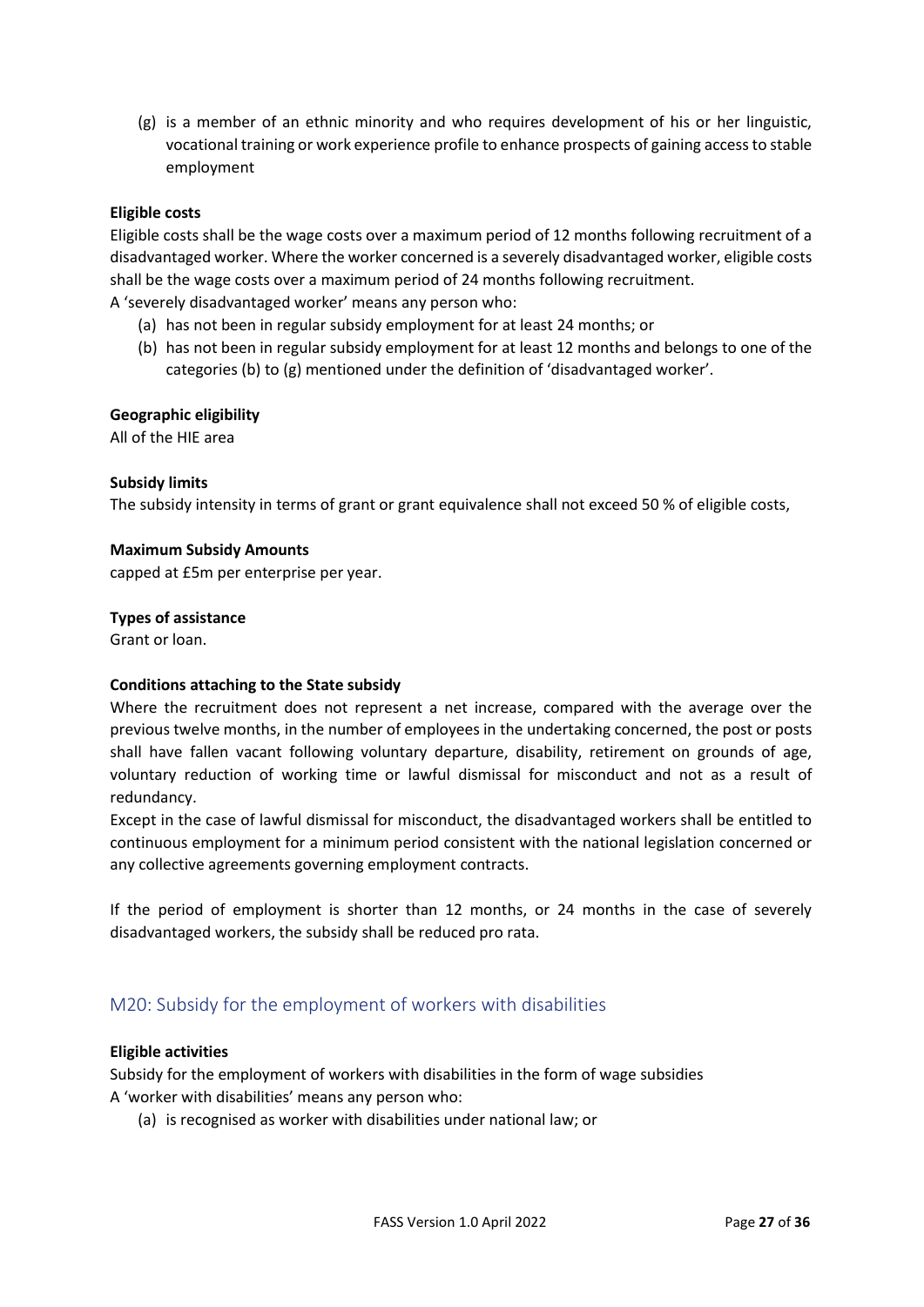(b) has long-term physical, mental, intellectual or sensory impairment(s) which, in interaction with various barriers, may hinder their full and effective participation in a work environment on an equal basis with other workers;

# **Geographic eligibility**

All of HIE area

# **Subsidy limits**

The subsidy intensity in terms of grant or grant equivalence shall not exceed 75 % of eligible costs,

# **Types of assistance**

Grant or loan

# **Maximum Subsidy Amounts**

Subsidy capped at £10m Per undertaking per year.

# **Conditions attaching to the Subsidy**

Where the recruitment does not represent a net increase, compared with the average over the previous twelve months, in the number of employees in the undertaking concerned, the post or posts shall have fallen vacant following voluntary departure, disabilities, retirement on grounds of age, voluntary reduction of working time or lawful dismissal for misconduct and not as a result of redundancy.

Except in the case of lawful dismissal for misconduct, the workers with disabilities shall be entitled to continuous employment for a minimum period consistent with the national legislation concerned or any collective agreements which are legally binding for the undertaking and governing employment contracts.

# <span id="page-27-0"></span>M21: Subsidy for the added costs of employing workers with disabilities

# **Eligible activities**

The assistance provided shall consist of measures to compensation for the additional costs of employing workers with disabilities.

# **Eligible costs**

- (a) costs of adapting the premises
- (b) costs of employing staff solely for time spent on the assistance of the workers with disabilities and of training such staff to assist workers with disabilities
- (c) costs of adapting or acquiring equipment, or acquiring and validating software for use by workers with disabilities, including adapted or assistive technology facilities, which are additional to those which the beneficiary would have incurred had it employed workers who are not workers with disabilities
- (d) costs directly linked to transport of workers with disabilities to the working place and for work related activities
- (e) wage costs for the hours spent by a worker with disabilities on rehabilitation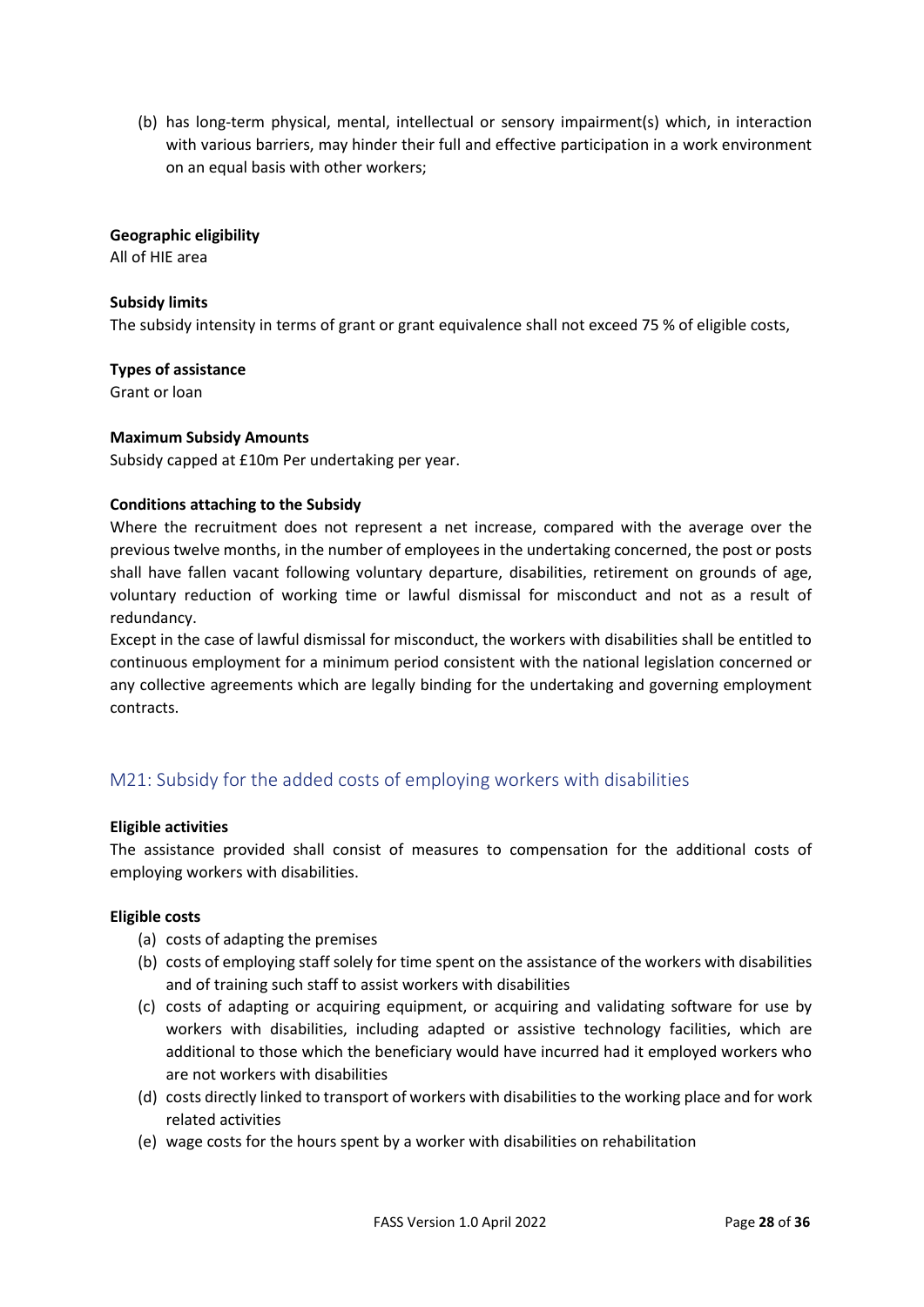(f) where the beneficiary provides sheltered employment, the costs of constructing, installing or modernising the production units of the undertaking concerned, and any costs of administration and transport, provided that such costs result directly from the employment of workers with disabilities.

# **Geographic eligibility**

All of the HIE area.

# **Subsidy limits**

The subsidy intensity in terms of grant or grant equivalent shall not exceed 100 % of eligible costs,.

# **Maximum Subsidy Amounts**

The subsidy cap is £10m per undertaking per year.

# <span id="page-28-0"></span>M22: Subsidy for the costs of assistance provided to disadvantaged workers

#### **Eligible activities**

The assistance provided shall consist of measures to support the disadvantaged worker's autonomy and adaptation to the work environment, in accompanying the worker in social and administrative procedures, facilitation of communication with the entrepreneur and managing conflicts.

#### **Eligible costs**

- (a) employing staff solely for times spent on the assistance of the disadvantaged workers over a maximum period of 12 months following recruitment of as disadvantaged worker or over a maximum period of 24 months following recruitment of a severely disadvantaged worker.
- (b) Training such staff to assist disadvantaged workers.

# **Geographic eligibility**

All of the HIE area

# **Subsidy limits**

The Subsidy intensity in terms of grant or grant equivalent shall not exceed 50 % of eligible costs,

#### **Maximum Subsidy Amounts**

The subsidy cap is £5m per undertaking per year.

# **Types of assistance**

Grant or loan.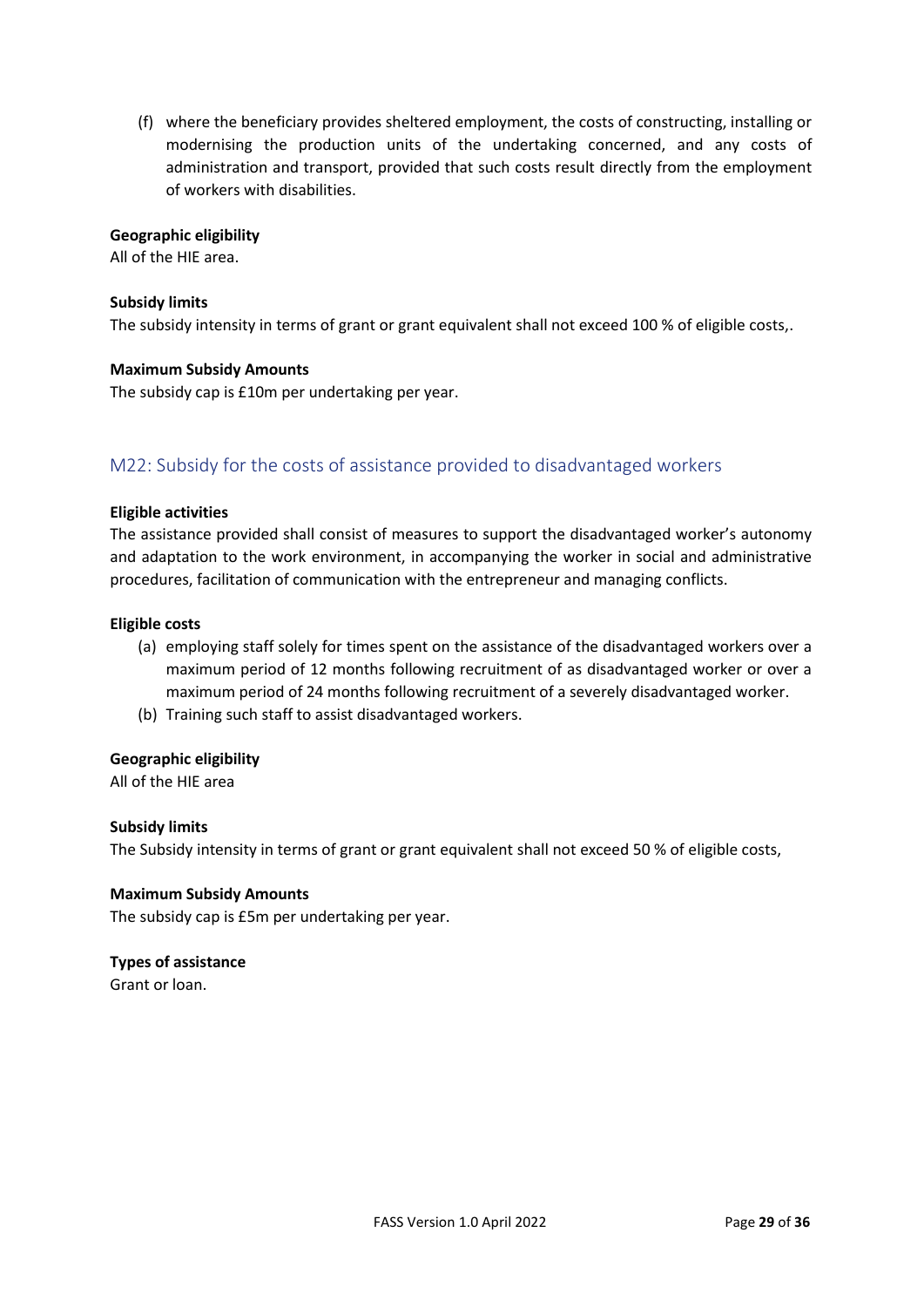# <span id="page-29-0"></span>Annex 1 - Products covered by the scheme

The scheme applies to subsidies on products listed in Chapter 3 of the World Customs Organisation's Harmonised System codes (HS Nomenclature 2017) found at:

[http://www.wcoomd.org/-/media/wco/public/global/pdf/topics/nomenclature/instruments-and](http://www.wcoomd.org/-/media/wco/public/global/pdf/topics/nomenclature/instruments-and-tools/hs-nomenclature-2017/2017/0103_2017e.pdf?la=en)[tools/hs-nomenclature-2017/2017/0103\\_2017e.pdf?la=en](http://www.wcoomd.org/-/media/wco/public/global/pdf/topics/nomenclature/instruments-and-tools/hs-nomenclature-2017/2017/0103_2017e.pdf?la=en)

The table below gives the link to the Chapter 3 and all its sub-divisions – around 12 pages.

An alternative route to look up and search for products and to find out which chapter they come under can be found through this [WTO link.](http://tariffdata.wto.org/ReportersAndProducts.aspx)

| <b>Abbreviations and symbols</b>                               | ABBREV-2017E   |
|----------------------------------------------------------------|----------------|
| General Rules for the interpretation of the Harmonized System. | 0001-2017E GIR |
| <b>SECTION I LIVE ANIMALS; ANIMAL PRODUCTS</b>                 |                |
| Fish and crustaceans, molluscs and other aquatic invertebrates | 0103-2017E     |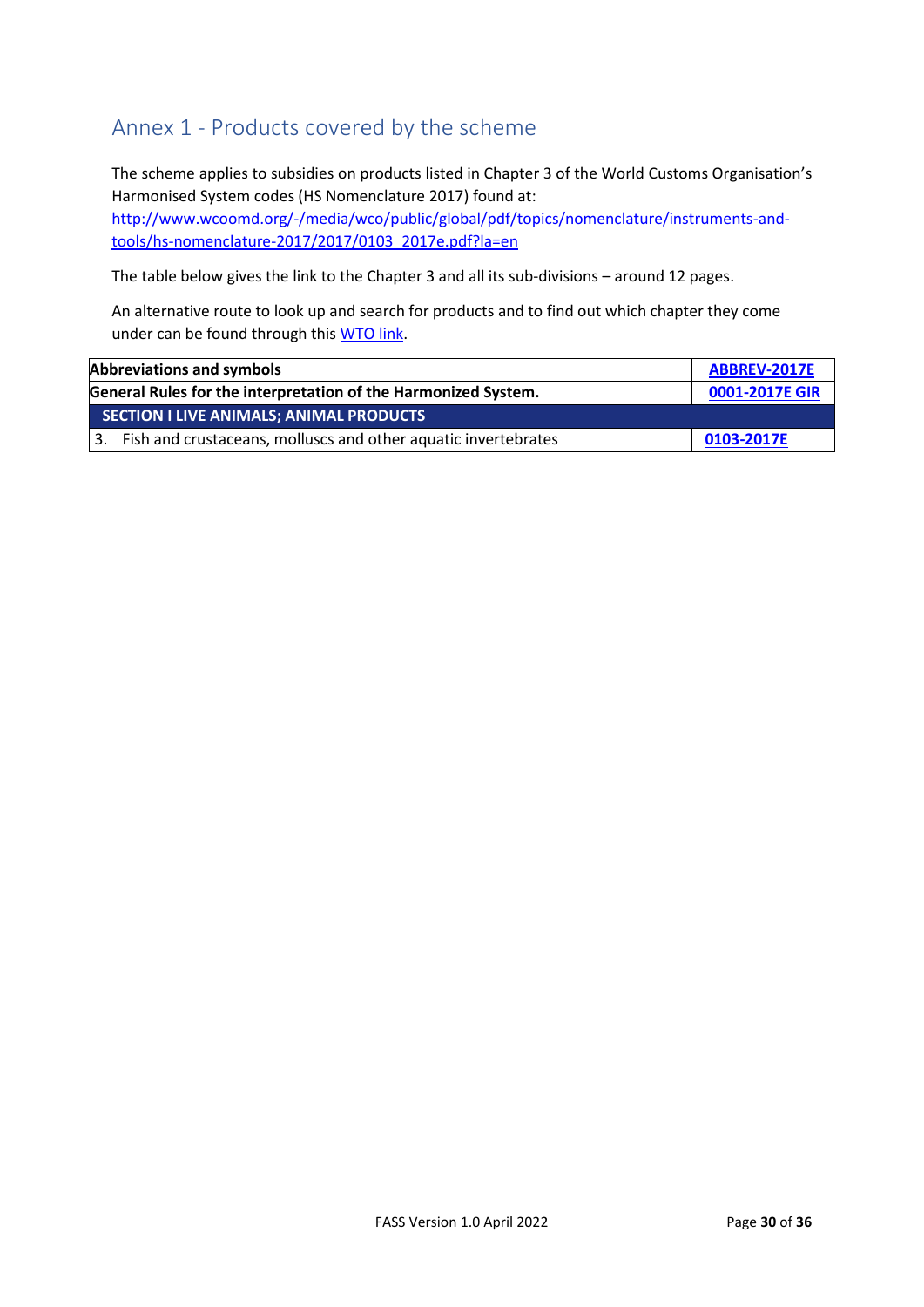# <span id="page-30-0"></span>Annex 2 – Definitions

**Please note that this scheme has been developed by HIE to ensure compliance with the WTO Agreement on Subsidies and Countervailing Measures (ASCM) and UK subsidy control obligations when providing subsidies. Although this scheme has adopted some of the terminology used in our former Fisheries and Aquaculture Scheme which was created in accordance with the requirements of Regulation (EU) No 1388/2014 (the fisheries and aquaculture Block Exemption for 2014-2020) and our General Block Exemption Scheme which was created in accordance with the requirements of the GBER (EU) 651/2014 and the Amending Regulation 2017/1084 ("GBER"), please note that the FBER and GBER do not apply to this scheme, nor to any subsidy granted under this scheme. For the avoidance of any doubt, the definitions contained within Article 2 of the FBER and GBER do not apply to this scheme.**

Within this scheme guidance we may refer to "beneficiaries", "undertakings" or "economic actors" when referring to clients receiving subsidy. In using any of these we align with the definition in the UK-EU Trade and Cooperation Agreement (TCA) for "economic actor".

- 1. **"economic actor"** means an entity or a group of entities constituting a single economic entity, regardless of its legal status, that is engaged in an economic activity by offering goods or services on a market. If a group of companies, partnership or joint venture concerned in the economic activity are acting together and share the risks and rewards they form part of the single economic entity. However, if they are operating through a supply agreement or service contract which has been competitively tendered the supplier is not considered part of the single economic entity
- 2. **'small and medium-sized enterprises'** or **'SMEs'** means undertakings fulfilling the criteria laid down in the Companies Act 2006
- 3. **'large enterprises'** means undertakings not fulfilling the criteria for an SME according to the Companies Act 2006
- 4. **"subsidy"** means public sector assistance (financial and non-financial) as defined in the UK Government's "technical guidance on the UK's international subsidy control commitments from 1 January 2021" [\(https://www.gov.uk/government/publications/complying-with-the-uks](https://www.gov.uk/government/publications/complying-with-the-uks-international-obligations-on-subsidy-control-guidance-for-public-authorities)[international-obligations-on-subsidy-control-guidance-for-public-authorities\)](https://www.gov.uk/government/publications/complying-with-the-uks-international-obligations-on-subsidy-control-guidance-for-public-authorities), until enactment of the UK Subsidy Control Bill, expected in 2022.
- 5. **'individual subsidy'** means awards of subsidy to individual beneficiaries on the basis of a registered subsidy scheme
- 6. **'subsidy scheme'** means a scheme registered on the UK Government [publicly available website](https://searchforuksubsidies.beis.gov.uk/searchresults) (or with DEFRA) to support the transparency reporting of subsidies made by UK public authorities
- 7. **'date of granting of the subsidy'** means the date when the legal right to receive the subsidy is conferred on the beneficiary under the applicable national legal regime
- 8. **'repayable advance'** means a loan for a project which is paid in one or more instalments and the conditions for the reimbursement of which depend on the outcome of the project
- 9. **'gross grant equivalent'** means the amount of the subsidy if it had been provided in the form of a grant to the beneficiary, before any deduction of tax or other charge
- 10. **'undertaking in difficulty'** means an undertaking (see "economic actor" definition above) in respect of which at least one of the following circumstances occurs:
	- (a) In the case of a limited liability company (other than an SME that has been in existence for less than three years or, for the purposes of eligibility for risk finance aid or subsidy, an SME within 7 years from its first commercial sale that qualifies for risk finance investments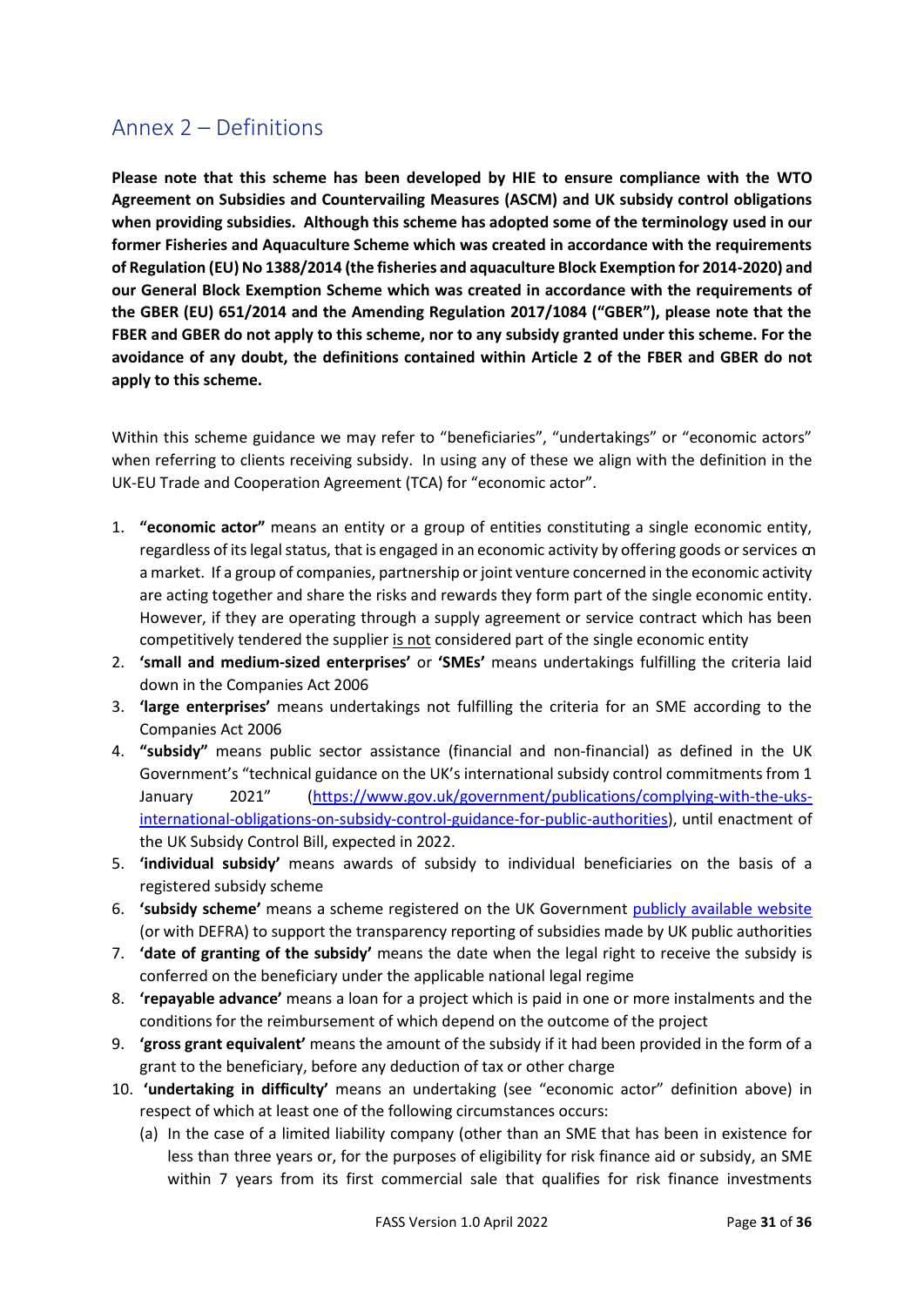following due diligence by the selected financial intermediary), where more than half of its subscribed share capital has disappeared as a result of accumulated losses. This is the case when deduction of accumulated losses from reserves (and all other elements generally considered as part of the own funds of the company) leads to a negative cumulative amount that exceeds half of the subscribed share capital. For the purposes of this provision, 'limited liability company' is a public company limited by shares or guarantee or private companies limited by shares or guarantee

- (b) In the case of a company where at least some members have unlimited liability for the debt of the company (other than an SME that has been in existence for less than three years or, for the purposes of eligibility for risk finance aid or subsidy, an SME within 7 years from its first commercial sale that qualifies for risk finance investments following due diligence by the selected financial intermediary), where more than half of its capital as shown in the company accounts has disappeared as a result of accumulated losses. For the purposes of this provision, 'a company where at least some members have unlimited liability for the debt of the company' refers in particular to partnerships, limited partnerships, unlimited companies<sup>1</sup>
- (c) Where the undertaking is subject to collective insolvency proceedings or fulfils the criteria under its domestic law for being placed in collective insolvency proceedings at the request of its creditors
- (d) Where the undertaking has received rescue aid or subsidy and has not yet reimbursed the loan or terminated the guarantee or has received restructuring aid or subsidy and is still subject to a restructuring plan
- (e) In the case of large firms (undertakings that are not SMEs), where, for the past two years:
	- i. the undertaking's book debt to equity ratio has been greater than 7,5 and
	- ii. the undertaking's EBITDA value is less than the cost of interest
- 11. **fishery and aquaculture products'** means the products defined in Chapter 3 of the World Customs Organisation HS codes 2017:

[http://www.wcoomd.org/-/media/wco/public/global/pdf/topics/nomenclature/instruments](http://www.wcoomd.org/-/media/wco/public/global/pdf/topics/nomenclature/instruments-and-tools/hs-nomenclature-2017/2017/0103_2017e.pdf?la=en)[and-tools/hs-nomenclature-2017/2017/0103\\_2017e.pdf?la=en](http://www.wcoomd.org/-/media/wco/public/global/pdf/topics/nomenclature/instruments-and-tools/hs-nomenclature-2017/2017/0103_2017e.pdf?la=en)

- 12. **'small-scale coastal fishing'** means fishing carried out by fishing vessels of an overall length of less than 12 metres and not using towed fishing gear
- 13. **'vessels operating exclusively in inland waters'** means vessels engaged in commercial fishing in inland waters and not included in the fishing fleet register
- 14. **'quasi-equity investment'** means a type of financing that ranks between equity and debt, having a higher risk than senior debt and a lower risk than common equity and whose return for the holder is predominantly based on the profits or losses of the underlying target undertaking and which are unsecured in the event of default. Quasi-equity investments can be structured as debt, unsecured and subordinated, including mezzanine debt, and in some cases convertible into equity, or as preferred equity
- 15. **'guarantee'** in the context of this scheme means a written commitment to assume responsibility for all or part of a third party's newly originated loan transactions such as debt or lease instruments, as well as quasi-equity instruments
- 16. **'equity investment'** means the provision of capital to an undertaking, invested directly or indirectly in return for the ownership of a corresponding share of that undertaking
- 17. **'first commercial sale'** means the first sale by a company on a product or service market, excluding limited sales to test the market

<sup>&</sup>lt;sup>1</sup> As defined in Annex 2 of the EU Directive 2013/34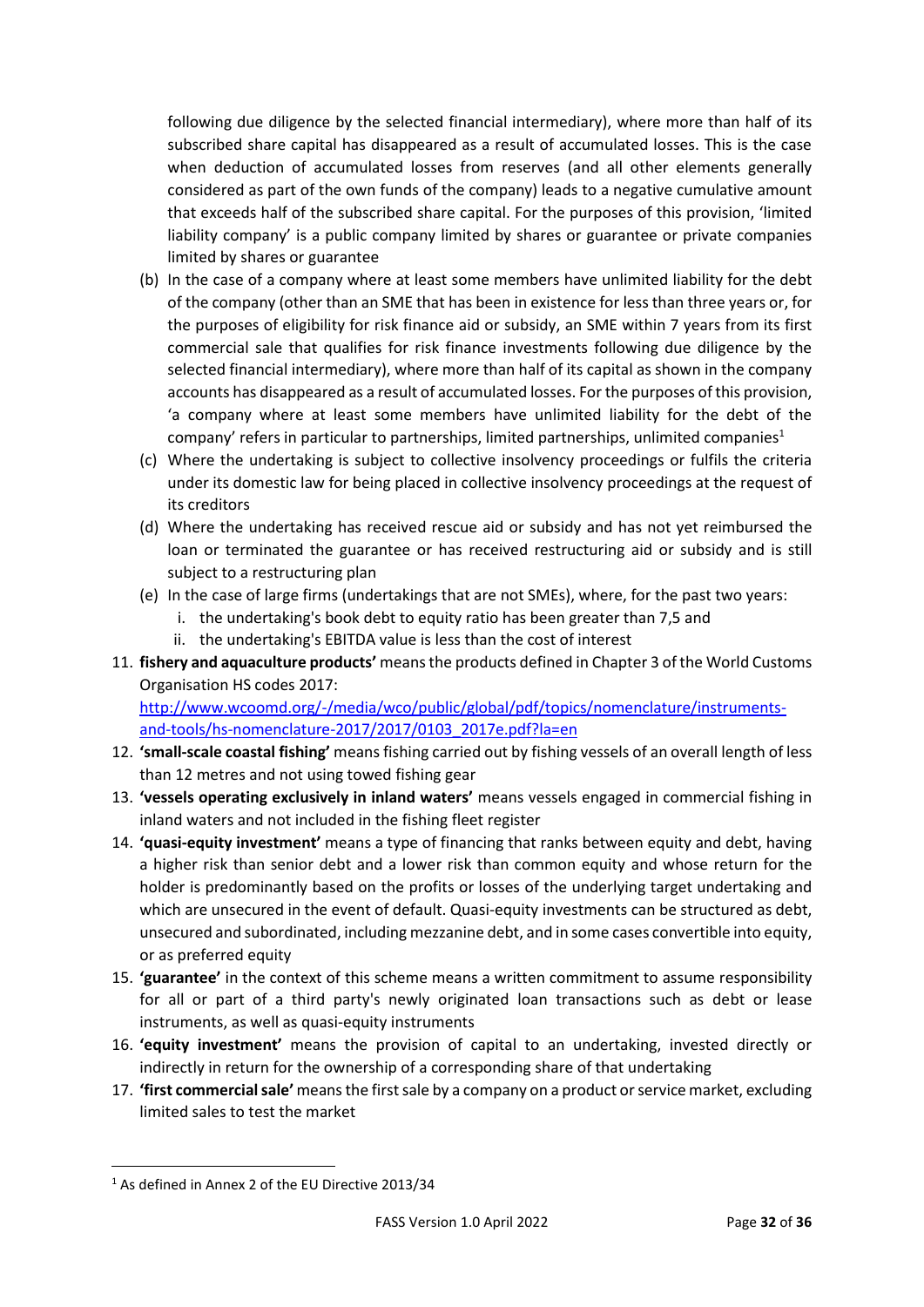- 18. **'loan'** means an agreement which obliges the lender to make available to the borrower an agreed amount of money for an agreed period of time and under which the borrower is obliged to repay the amount within the agreed period. It may take the form of a loan, or another funding instrument, including a lease, which provides the lender with a predominant component of minimum yield. The refinancing of existing loans shall not be an eligible loan
- 19. **'tangible assets'** means assets consisting of land, buildings and plant, machinery and equipment
- 20. **'intangible assets'** means assets that do not have a physical or financial embodiment such as patents, licences, know-how or other intellectual property
- 21. **'wage cost'** means the total amount actually payable by the beneficiary of the subsidy in respect of the employment concerned, comprising over a defined period of time the gross wage before tax and compulsory contributions such as social security, childcare and parent care costs
- 22. **'net increase in the number of employees'** means a net increase in the number of employees in the establishment concerned compared with the average over a given period in time, and that any posts lost during that period must therefore be deducted and that the number of persons employed full-time, part-time and seasonal has to be considered with their full-time equivalent fractions
- 23. **"innovative enterprise'** means an enterprise:
	- (a) that can demonstrate, by means of an evaluation carried out by an external expert that it will in the foreseeable future develop products, services or processes which are new or substantially improved compared to the state of the art in its industry, and which carry a risk of technological or industrial failure, or
	- (b) the research and development costs of which represent at least 10 % of its total operating costs in at least one of the three years preceding the granting of the subsidy or, in the case of a start-up enterprise without any financial history, in the audit of its current fiscal period, as certified by an external auditor

# 24. **'worker with disabilities'** means any person who:

- (a) is recognised as worker with disabilities under national law; or
- (b) has long-term physical, mental, intellectual or sensory impairment(s) which, in interaction with various barriers, may hinder their full and effective participation in a work environment on an equal basis with other workers
- 25. **'disadvantaged worker'** means any person who:
	- (a) has not been in regular paid employment for the previous 6 months; or
	- (b) is between 15 and 24 years of age; or
	- (c) has not attained an upper secondary educational or vocational qualification (International Standard Classification of Education 3) or is within two years after completing full-time education and who has not previously obtained his or her first regular paid employment; or
	- (d) is over the age of 50 years; or
	- (e) lives as a single adult with one or more dependents; or
	- (f) works in a sector or profession in a Member State where the gender imbalance is at least 25 % higher than the average gender imbalance across all economic sectors in that Member State, and belongs to that underrepresented gender group; or
	- (g) is a member of an ethnic minority within a Member State and who requires development of his or her linguistic, vocational training or work experience profile to enhance prospects of gaining access to stable employment

# 26. **'severely disadvantaged worker'** means any person who:

- (a) has not been in regular paid employment for at least 24 months; or
- (b) has not been in regular paid employment for at least 12 months and belongs to one of the categories (b) to (g) mentioned under the definition of 'disadvantaged worker'.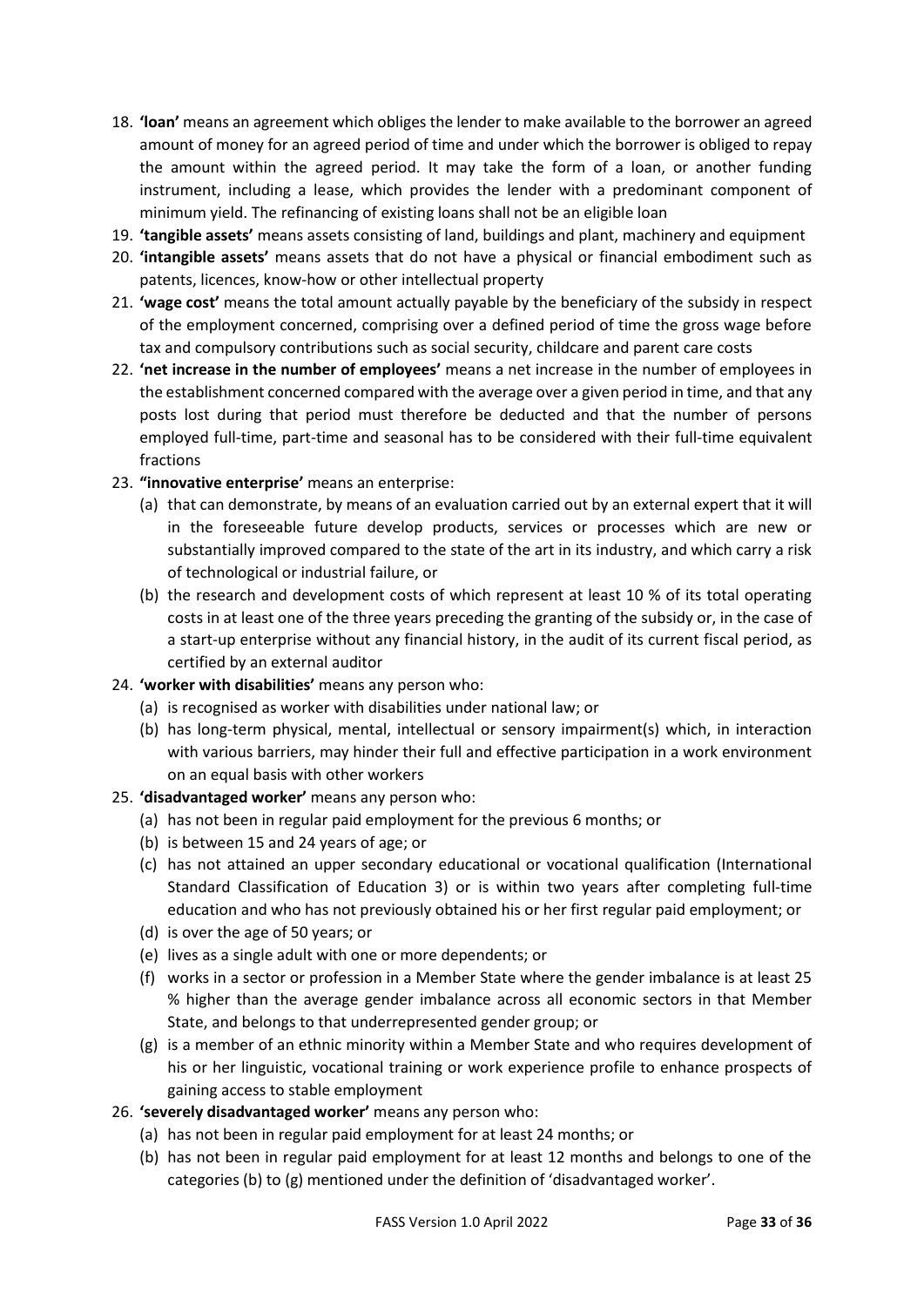27. **'sheltered employment'** means employment in an undertaking where at least 30 % of workers are workers with disabilities.

# **Definitions applying to research, development and innovation**

- 28. **'research and knowledge-dissemination organisation'** means an entity (such as universities or research institutes, technology transfer agencies, innovation intermediaries, research-oriented physical or virtual collaborative entities), irrespective of its legal status (organised under public or private law) or way of financing, whose primary goal is to independently conduct fundamental research, industrial research or experimental development or to widely disseminate the results of such activities by way of teaching, publication or knowledge transfer. Where such entity also pursues economic activities the financing, the costs and the revenues of those economic activities must be accounted for separately. Undertakings that can exert a decisive influence upon such an entity, in the quality of, for example, shareholders or members, may not enjoy preferential access to the results generated by it
- 29. **'fundamental research'** means experimental or theoretical work undertaken primarily to acquire new knowledge of the underlying foundations of phenomena and observable facts, without any direct commercial application or use in view
- 30. **'industrial research'** means the planned research or critical investigation aimed at the acquisition of new knowledge and skills for developing new products, processes or services or for bringing about a significant improvement in existing products, processes or services. It comprises the creation of components parts of complex systems, and may include the construction of prototypes in a laboratory environment or in an environment with simulated interfaces to existing systems as well as of pilot lines, when necessary for the industrial research and notably for generic technology validation
- 31. **'experimental development'** means acquiring, combining, shaping and using existing scientific, technological, business and other relevant knowledge and skills with the aim of developing new or improved products, processes or services. This may also include, for example, activities aiming at the conceptual definition, planning and documentation of new products, processes or services; Experimental development may comprise prototyping, demonstrating, piloting, testing and validation of new or improved products, processes or services in environments representative of real life operating conditions where the primary objective is to make further technical improvements on products, processes or services that are not substantially set. This may include the development of a commercially usable prototype or pilot which is necessarily the final commercial product, and which is too expensive to produce for it to be used only for demonstration and validation purposes. Experimental development does not include routine or periodic changes made to existing products, production lines, manufacturing processes, services and other operations in progress, even if those changes may represent improvements
- 32. **'feasibility study'** means the evaluation and analysis of the potential of a project, which aims at supporting the process of decision-making by objectively and rationally uncovering its strengths and weaknesses, opportunities and threats, as well as identifying the resources required to carry it through and ultimately its prospects for success
- 33. **'personnel costs'** means the costs of researchers, technicians and other supporting staff to the extent employed on the relevant project or activity
- 34. **'arm's length'** means that the conditions of the transaction between the contracting parties do not differ from those which would be stipulated between independent enterprises and contain no element of collusion. Any transaction that results from an open, transparent and nondiscriminatory procedure is considered as meeting the arm's length principle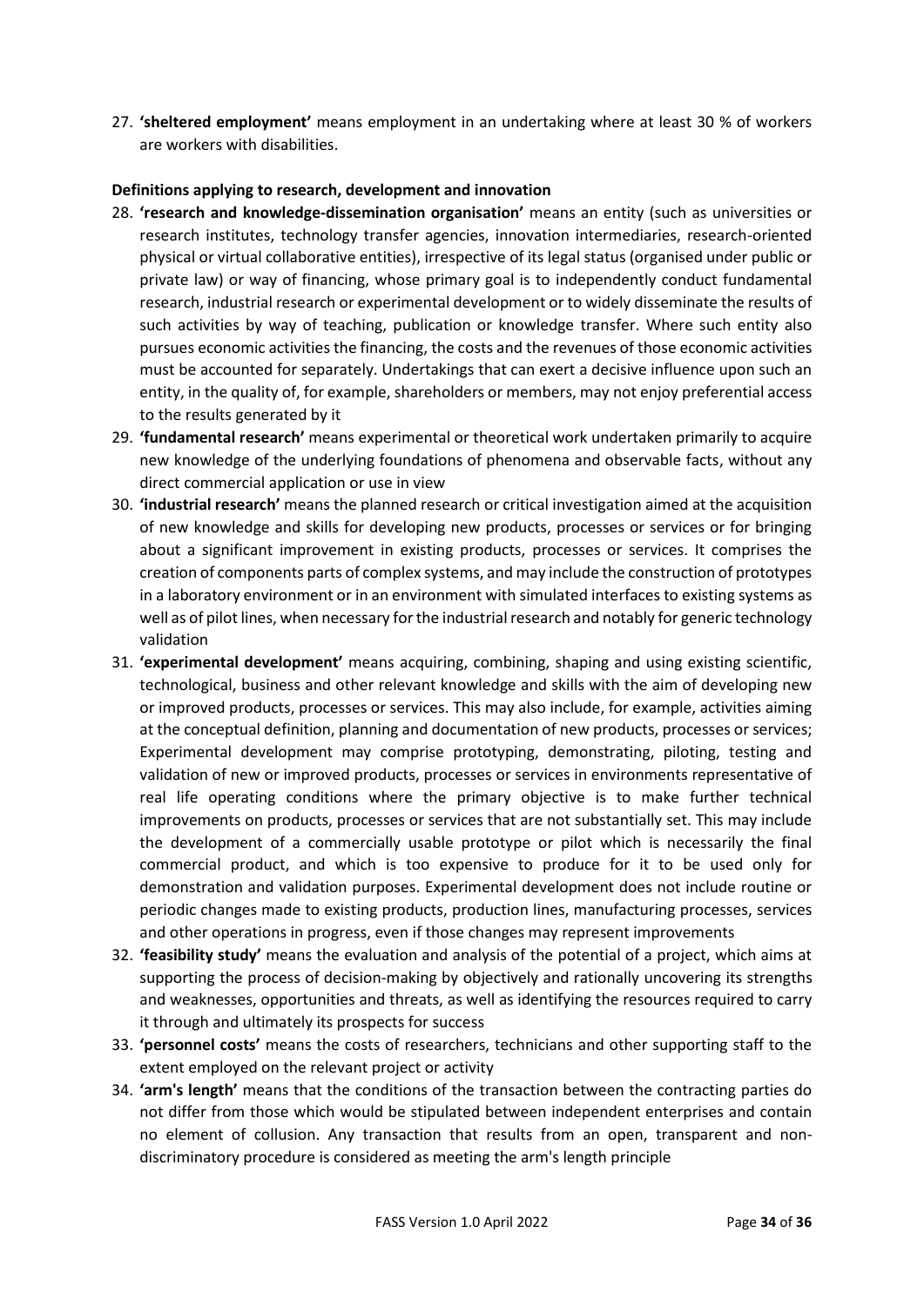- 35. **'effective collaboration'** means collaboration between at least two independent parties to exchange knowledge or technology, or to achieve a common objective based on the division of labour where the parties jointly define the scope of the collaborative project, contribute to its implementation and share its risks, as well as its results. One or several parties may bear the full costs of the project and thus relieve other parties of its financial risks. Contract research and provision of research services are not considered forms of collaboration
- 36. **'research infrastructure'** means facilities, resources and related services that are used by the scientific community to conduct research in their respective fields and covers scientific equipment or sets of instruments, knowledge-based resources such as collections, archives or structured scientific information, enabling information and communication technology-based infrastructures such as grid, computing, software and communication, or any other entity of a unique nature essential to conduct research. Such infrastructures may be 'single-sited' or 'distributed'
- 37. **'innovation clusters'** means structures or organised groups of independent parties (such as innovative start-ups, small, medium and large enterprises, as well as research and knowledge dissemination organisations, non-for-profit organisations and other related economic actors) designed to stimulate innovative activity through promotion, sharing of facilities and exchange of knowledge and expertise and by contributing effectively to knowledge transfer, networking, information dissemination and collaboration among the undertakings and other organisations in the cluster
- 38. **'highly qualified personnel'** means staff having a tertiary education degree and at least 5 years of relevant professional experience which may also include doctoral training
- 39. **'innovation advisory services'** means consultancy, assistance and training in the fields of knowledge transfer, acquisition, protection and exploitation of intangible assets, use of standards and regulations embedding them
- 40. **'innovation support services'** means the provision of office space, data banks, libraries, market research, laboratories, quality labelling, testing and certification for the purpose of developing more effective products, processes or services
- 41. **'organisational innovation'** means the implementation of a new organisational method in an undertaking's business practices, workplace organisation or external relations, excluding changes that are based on organisational methods already in use in the undertaking, changes in management strategy, mergers and acquisitions, ceasing to use a process, simple capital replacement or extension, changes resulting purely from changes in factor prices, customisation, localisation, regular, seasonal and other cyclical changes and trading of new or significantly improved products
- 42. **'process innovation'** means the implementation of a new or significantly improved production or delivery method (including significant changes in techniques, equipment or software), excluding minor changes or improvements, increases in production or service capabilities through the addition of manufacturing or logistical systems which are very similar to those already in use, ceasing to use a process, simple capital replacement or extension, changes resulting purely from changes in factor prices, customisation, localisation, regular, seasonal and other cyclical changes and trading of new or significantly improved products;
- 43. **'secondment'** means temporary employment of staff by a beneficiary with the right for the staff to return to the previous employer